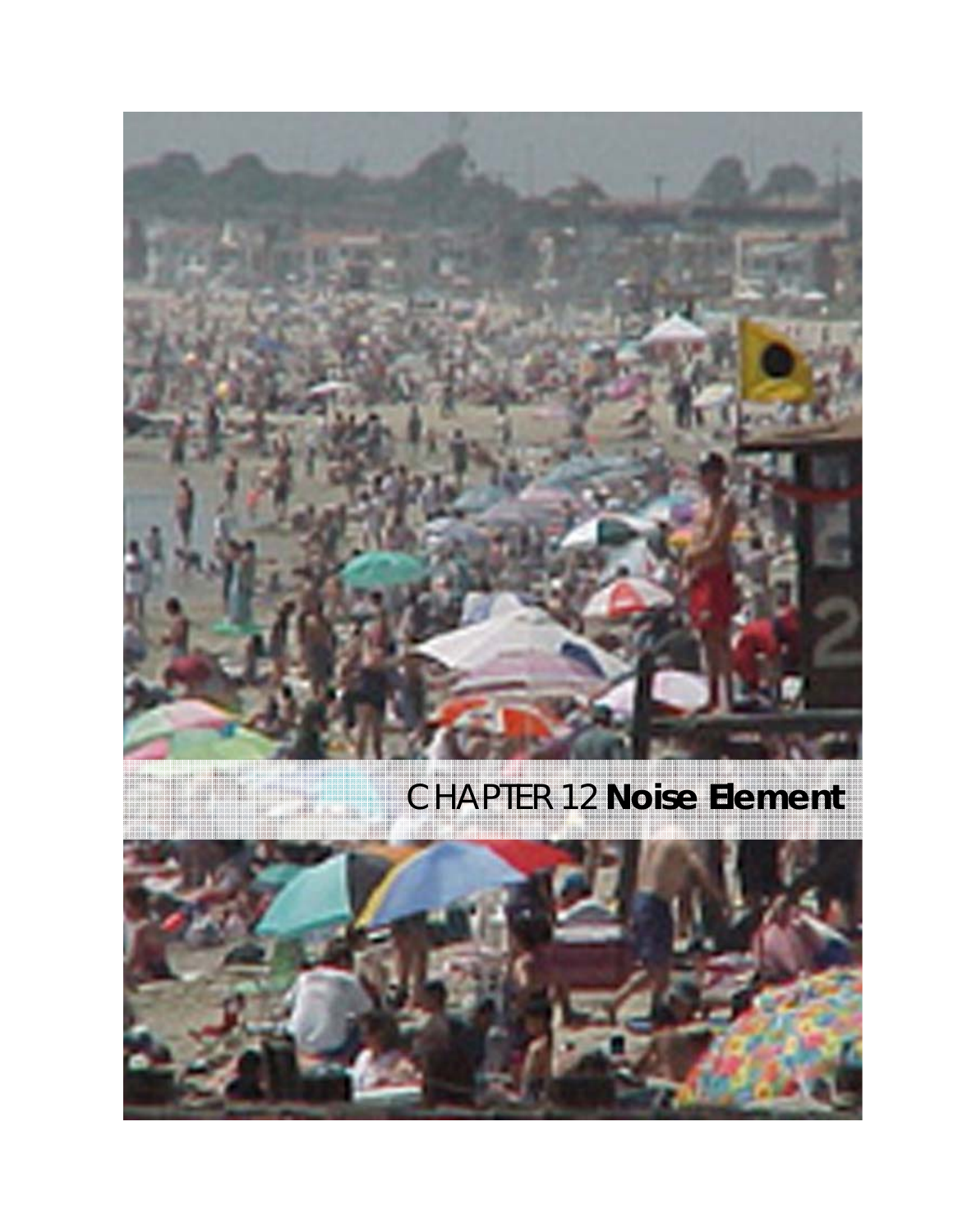# NOISE

## *Protecting Newport Beach Residents*

### **Introduction**

The Noise Element of a General Plan is a tool for including noise control in the planning process in order to maintain compatible land use with environmental noise levels. This Noise Element identifies noise sensitive land uses and noise sources, and defines areas of noise impact for the purpose of developing policies to insure that Newport Beach residents will be protected from excessive noise intrusion.

The Noise Element follows the revised state guidelines in Section 46050.1 of the Health and Safety Code. The element quantifies the community noise environment in terms of noise exposure contours for both near and long-term levels of growth and traffic activity. The information contained in this document provides the framework to achieve compatible land uses and provide baseline levels and noise source identification for local noise ordinance enforcement.

## **Background**

Sound is created when objects vibrate and produce pressure variations that move rapidly outward into the surrounding air. The main characteristics of these air pressure waves are amplitude, which we experience as a sound's "loudness" and frequency, which we experience as a sound's "pitch." The standard unit of sound amplitude is the decibel (dB), which is a measure of the physical magnitude of the pressure variations relative to the human threshold of perception. The human ear's sensitivity to sound amplitude is frequency-dependent and thus a modification is usually made to the decibel to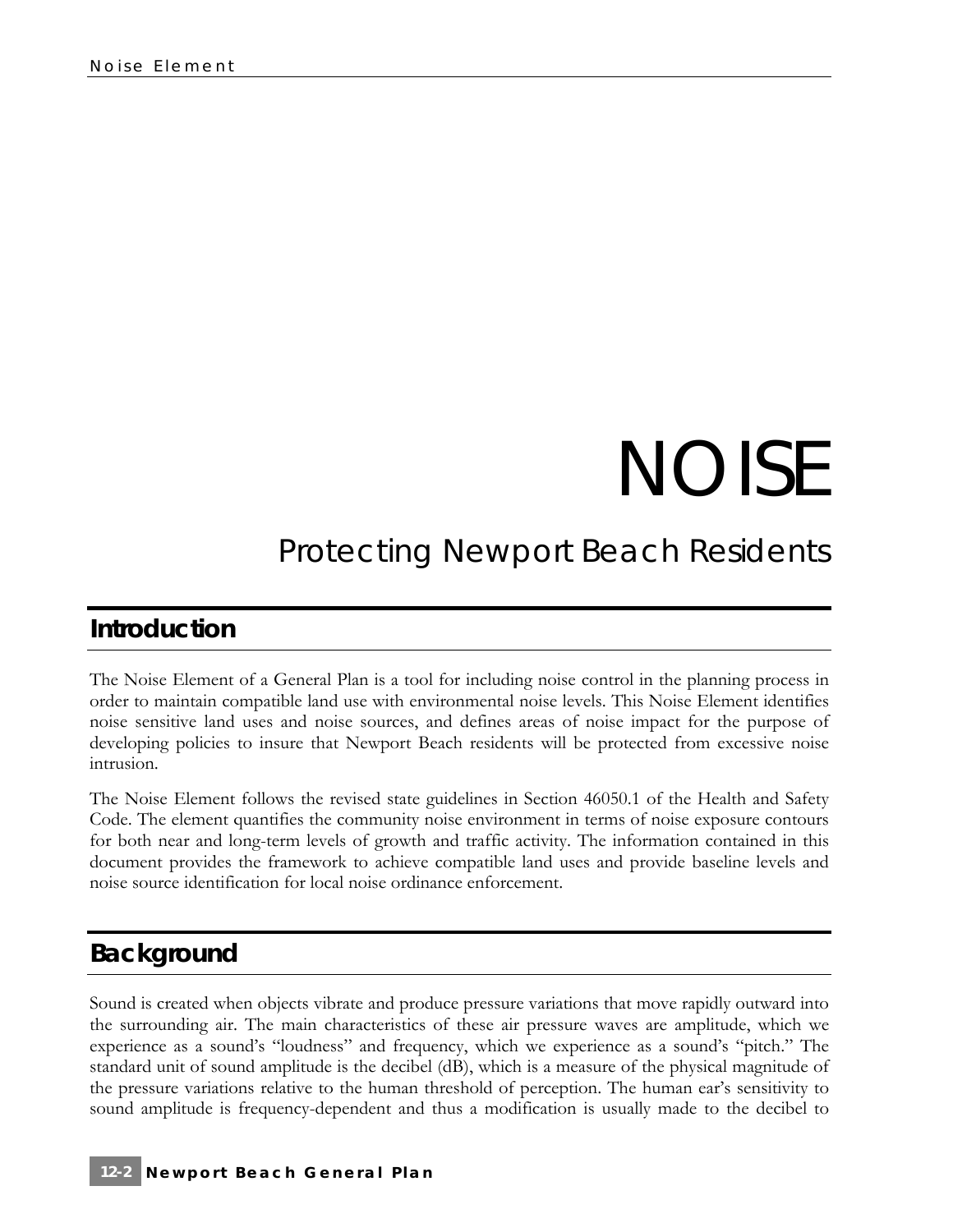account for this; A-weighted decibels (dBAs) incorporate human sensitivity to a sound's frequency as well as its amplitude.

Noise is generally defined as unwanted sound, aspects of which can negatively affect the physiological or psychological well-being of individuals or communities. A typical noise environment consists of a base of steady ambient noise that is the sum of many distant and indistinguishable noise sources. Superimposed on this background noise is the sound from individual local sources. These can vary from an occasional aircraft or train passing by to virtually continuous noise from, for example, traffic on a major highway. Noise in excessive levels can affect our living environment and quality of life.

Several quantitative indicators are commonly used to gauge the likelihood that environmental noise would have an adverse effect on a community. These indicators consider that the most disruptive aspects of noise are strongly associated with the average acoustical energy content of the sound over

# ELEMENT

## *from Excessive Noise Intrusion*

the time it occurs and/or with the time of day when the sound occurs. The indicators used in the Noise Element are as follows:

- L<sub>eq</sub>, the equivalent energy noise level, is the average acoustic energy content of noise for a stated period of time. Thus, the Leq of a time-varying noise and that of a steady noise are the same if they deliver the same acoustic energy to the ear during exposure. For evaluating community impacts, this indicator is not affected by whether the noise occurs during the day or the night.
- CNEL, the Community Noise Equivalent Level, is a 24-hour average L<sub>eq</sub> with a 10 dBA "weight" added to noise during the hours of 10:00 P.M. to 7:00 A.M., and a 5 dBA "weight" added during the hours of 7:00 P.M. to 10:00 P.M. to account for increased noise sensitivity in the evening and nighttime.

Noise environments and consequences of human activities are usually well represented by median noise levels during the day, night, or over a 24-hour period. Environmental noise levels are generally considered low when the CNEL is below 55 dBA, moderate in the 55 to 70 dBA range, and high above 70 dBA. Examples of low daytime levels are isolated natural settings that can provide noise levels as low as 20 dBA, and quiet suburban residential streets that can provide noise levels around 40 dBA. Noise levels above 45 dBA at night can disrupt sleep. Examples of moderate level noise environments are urban residential or semi-commercial areas (typically 55 to 60 dBA) and commercial locations (typically 60 dBA). People may consider louder environments adverse, but most will accept the higher levels associated with more noisy urban residential or residential-commercial areas (60 to 75 dBA) or dense urban or industrial areas (65 to 80 dBA). Additional examples of sound levels and loudness in indoor and outdoor environments are shown in Table N1.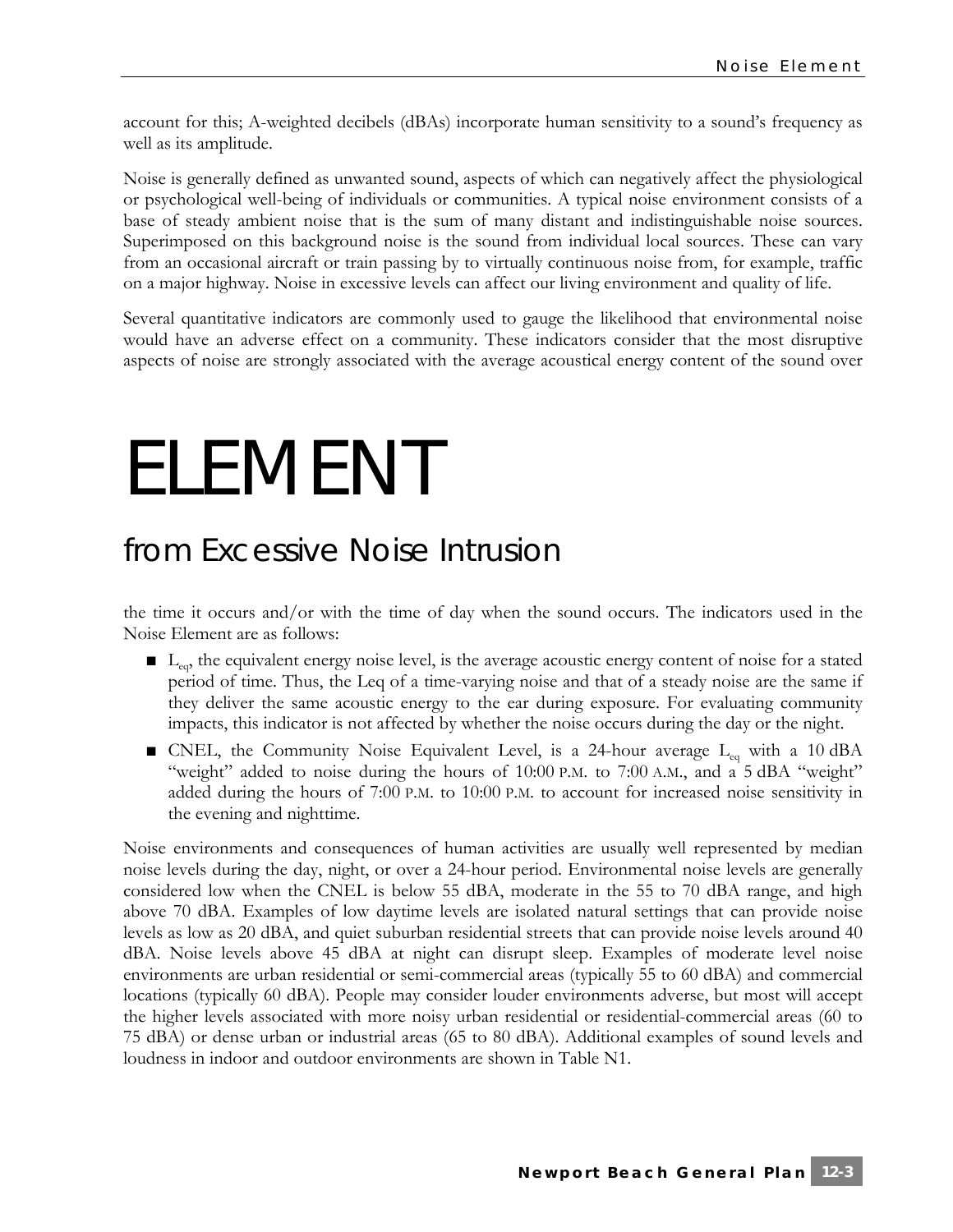| <b>Table N1</b><br>Representative Environmental Noise Levels |                   |                                             |
|--------------------------------------------------------------|-------------------|---------------------------------------------|
| <b>Common Outdoor Activities</b>                             | Noise Level (dBA) | <b>Common Indoor Activities</b>             |
|                                                              | $-110-$           | Rock Band                                   |
| Jet Fly-over at 100 feet                                     |                   |                                             |
|                                                              | $-100-$           |                                             |
| Gas Lawnmower at 3 feet                                      |                   |                                             |
|                                                              | $-90-$            |                                             |
|                                                              |                   | Food Blender at 3 feet                      |
| Diesel Truck going 50 mph at 50 feet                         | $-80-$            | Garbage Disposal at 3 feet                  |
| Noisy Urban Area During Daytime                              |                   |                                             |
| Gas Lawnmower at 100 feet                                    | $-70-$            | Vacuum Cleaner at 10 feet                   |
| Commercial Area                                              |                   | Normal Speech at 3 feet                     |
| Heavy Traffic at 300 feet                                    | $-60-$            |                                             |
|                                                              |                   | Large Business Office                       |
| Quiet Urban Area During Daytime                              | $-50-$            | Dishwasher in Next Room                     |
|                                                              |                   |                                             |
| Quiet Urban Area During Nighttime                            | $-40-$            | Theater, Large Conference Room (background) |
| Quiet Suburban Area During Nighttime                         |                   |                                             |
|                                                              | $-30-$            | Library                                     |
| Quiet Rural Area During Nighttime                            |                   | Bedroom at Night, Concert Hall (background) |
|                                                              | $-20-$            |                                             |
|                                                              |                   | <b>Broadcast/Recording Studio</b>           |
|                                                              | $-10-$            |                                             |
|                                                              |                   |                                             |
| Threshold of Human Hearing                                   | $-0-$             | Threshold of Human Hearing                  |
| SOURCE:<br>California Department of Transportation 1998      |                   |                                             |

## **Context**

## TRANSPORTATION NOISE SOURCES

The most common sources of noise in urban areas are transportation-related. These include automobiles, trucks, motorcycles, boats, and aircraft. Motor vehicle noise is of concern because it is characterized by a high number of individual events which often create a sustained noise level and its proximity to areas sensitive to noise exposure. Residential land uses and other sensitive receptors should be protected from excessive noise from these sources.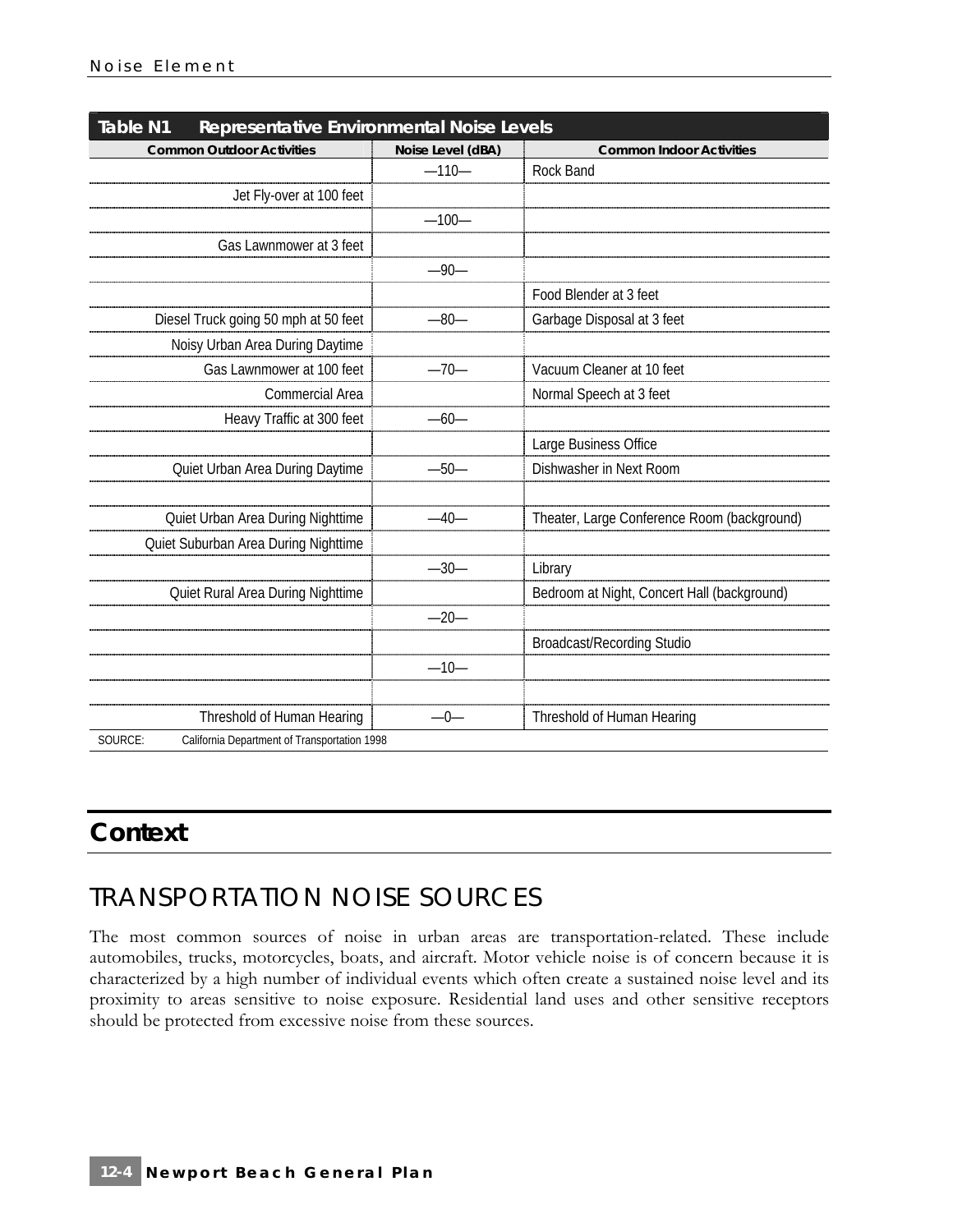## **Freeway/Highway**

Newport Beach has the Corona Del Mar Freeway (State Route 73) and San Joaquin Hills Transportation Corridor (SJHTC) within its borders. State Route 73 runs in a northwest/southeast direction through the City's northern section. The portion of State Route 73 that cuts through the northern portion of the City is below grade from the adjacent land uses. There are a few residences in close proximity to this freeway.

The SJHTC runs in a northwest/southeast direction through the City's northeastern boundary connecting with the State Route 73 at Jamboree Road. SJHTC is considered a highway from Jamboree Road south to Bonita Canyon, and then it becomes a toll road. At various locations, the highway will be at grade with or elevated above the adjacent land uses. There are existing residences that are in close proximity to this highway; however, these residences have already included noise mitigation measures to sufficiently attenuate the noise from SJHTC.

## **Major and Minor Arterial Roadways**

Traffic noise on surface streets is a significant source of noise within the community. The major sources of traffic noise in Newport Beach are Coast Highway, Jamboree Road, and MacArthur Boulevard. Many of the residential uses located along these roadways include some level of noise attenuation, provided by either a sound barrier or grade separation. Other residential uses, primarily



*Traffic is a source of noise within Newport Beach* 

older units, built near these arterial roadways do not have any attenuation from noise other than the distance between the roadway and the residential structure. The noise attenuation features for new residences are reviewed on a project-by-project basis. This means that as residential projects are proposed near the major roadways within Newport Beach, future noise levels are evaluated and noise mitigation strategies are developed as necessary to meet City standards.

Noise levels along roadways are determined by a number of traffic characteristics. Most important

is the average daily traffic (ADT). Additional factors include the percentage of trucks, vehicle speed, the time distribution of this traffic and gradient of the roadway.

## **Water Vehicles**

Newport Beach has the largest small boat harbor in Southern California. Thousands of boats operate near noise-sensitive residential uses that border much of Newport Bay, and noise associated with these boats can be a problem to these residences. Of particular concern are the charter boats which generate engine noise and noise from the occupants, as well as use loudspeakers or live entertainment.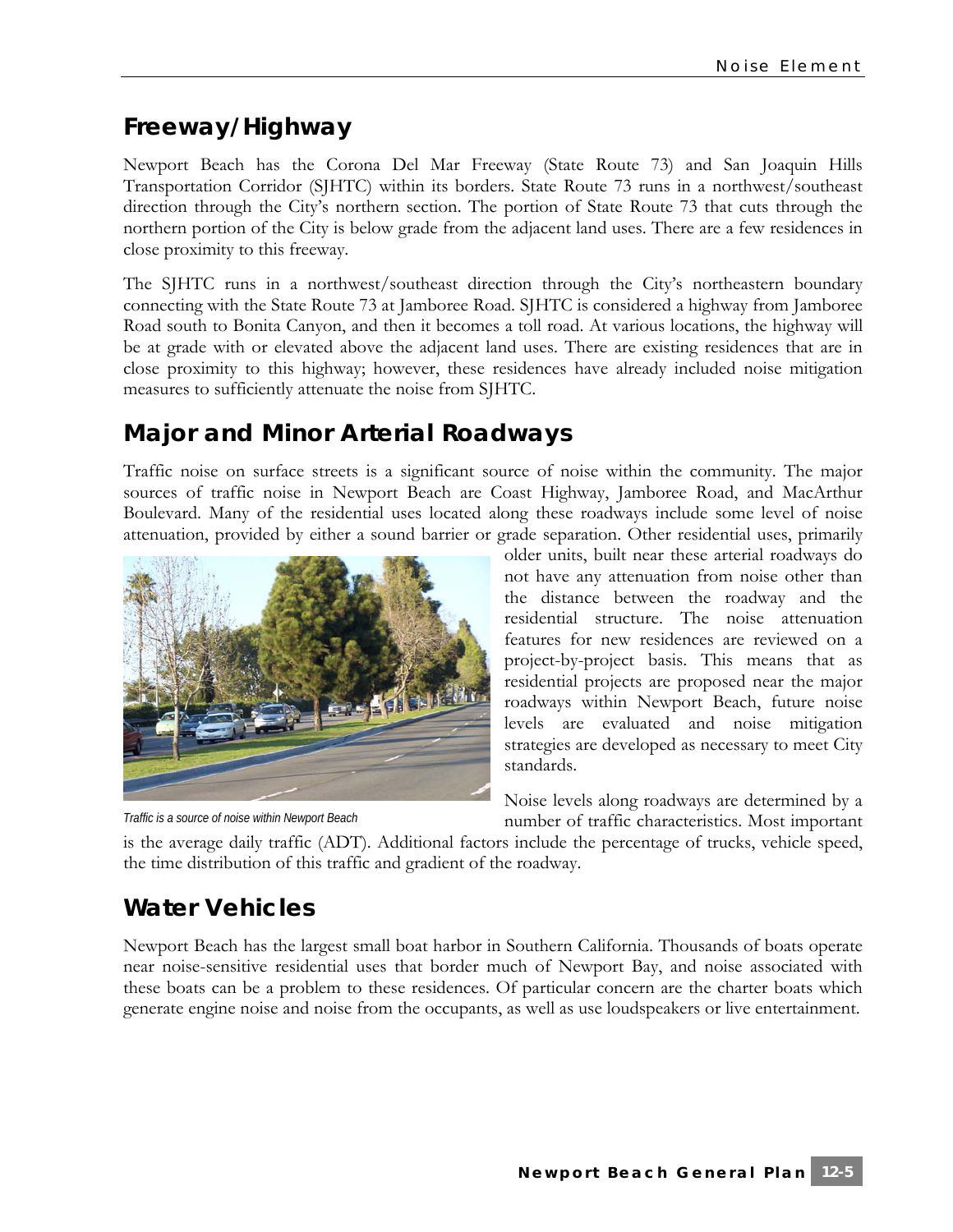## **Aircraft Operations**

Many residents of Newport Beach are impacted by noise generated by commercial and general aviation aircraft departing John Wayne Airport (JWA). Owned and operated by Orange County, JWA serves both general aviation and scheduled commercial passenger airline and cargo operations. JWA experienced a total of 349,936 aircraft operations (arrivals and departures) in 2005 and of those, 246,920 were general aviation operations, 87,130 were air carrier operations, 15,729, were air taxi (commuter) operations and 157 were military operations. Newport Beach is located immediately south of JWA and is under the primary departure corridor. Although aircraft noise can be heard throughout Newport Beach, the highest noise levels are experienced just south of JWA, in the Airport Area, Santa Ana Heights Area, Westcliff, Dover Shores, the Bluffs, and Balboa Island, and are generated by aircraft departures.

Newport Beach has, since the mid-1970s, actively engaged in efforts to minimize the impact of the airport on our residents and their quality of life. The City's initial efforts focused on involvement in route authority proceedings conducted by the Civil Aviation Board and litigation challenging County decisions that could increase the level or frequency of noise events. In 1985, the City, County, Stop Polluting Our Newport (SPON), and the Airport Working Group (AWG) entered into an agreement (1985 JWA Settlement Agreement) to resolve Federal Court litigation initiated by the County. The 1985 JWA Settlement Agreement required the County to reduce the size of the terminal, cap the number of parking spaces, limit the number of "average daily departures," and limit the number of passengers served each year at JWA (expressed in terms of "million annual passengers" or "MAP") to 8.4 MAP after construction of the new terminal.

After two years of discussion among the parties to the Settlement Agreement, the City Council and County Board of Supervisors approved Settlement Agreement amendments that eliminated noisier aircraft, increased the maximum number of noise regulated and air cargo average daily departures, increased the service level limit from 8.4 to 10.3 MAP until January 1, 2011, and then 10.8 MAP afterwards, and increased the maximum number of passenger loading bridges from 14 to 20. The 2002 Amendments also eliminated the floor area restrictions on the terminal and the "cap" on public parking spaces.

City Council approval of the 2002 Amendments was contingent on receipt of a letter from the FAA confirming that the 2002 Amendments were consistent with the *Airport Noise and Capacity Act* (ANCA) and other relevant laws, regulations and grant assurances made by the County. In December 2002, the FAA sent a letter confirming compliance and in January 2003, a judge approved the stipulation of the parties reflected by the 2002 Amendments. The FAA letter confirming the validity of the 2002 Amendments is a precedent for future amendments that increase air transportation service without impacting airport safety or the quality of life of residents in Newport Beach and other affected communities.

Other aircraft operations related to helicopter operations at Hoag Hospital are also a concern. Helicopter flights are noisy, and there are residential uses located in close proximity to the hospital. The helipad is located on the roof of the emergency area of the hospital. Finally, Newport Beach is exposed to noise from airplanes towing banners along the beach.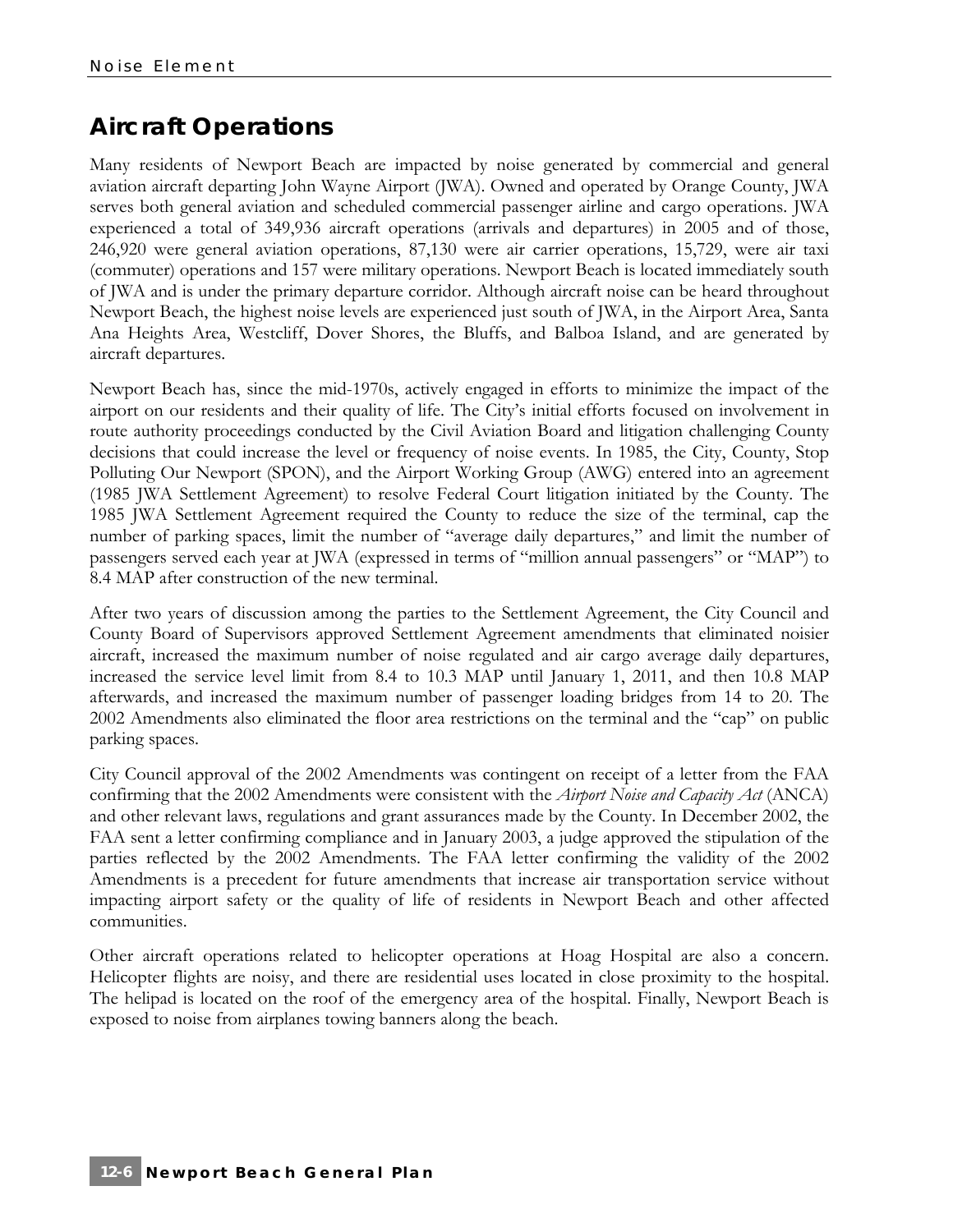## NONTRANSPORTATION NOISE SOURCES (STATIONARY NOISE SOURCES)

There are many stationary noise sources within the boundaries of Newport Beach. Some of these stationary noise sources include restaurant/bar/entertainment establishments, mixed-use structures, mechanical equipment, and use of recreational facilities. The impacts of nontransportation noise sources are most effectively controlled through the enforcement and application of City stationary noise ordinances or regulations.

## **Restaurant/Bar/Entertainment Establishments**

Numerous restaurants, bars, and entertainment establishments in Mariners' Mile, Corona del Mar, the Peninsula, and Balboa Island have been subject to noise complaints in the past. Noise complaints have been made due to the close proximity of these establishments to residential uses, the potentially high noise levels that these establishments are able to produce, and the late hours of operation.

## **Mixed Use Developments (Commercial/Residential)**

In a mixed use building, a portion of it may be used as commercial (i.e. office space, restaurant, market, dry cleaner, etc.) and the remaining portion may be used for residential purposes. Such mixed uses can range from a small retail structure with a residence unit on the second floor (as seen on parts of Balboa Island and the Balboa Peninsula) to larger commercial properties that include a residential component. Requiring that the commercial portion conform to the more strict residential noise standards would make operating the commercial facility difficult. However, applying the commercial noise standards to the entire project would make the noise exposure levels at the residential portion of the building potentially too high. Mixed use projects represent a unique noise environment and it is important that a program be developed that allows mixed use to operate with a minimum amount of conflict.

## **Mechanical Equipment Noise**

Various Heating Ventilating and Air Conditioning (HVAC) installations and occasional pool and spa pumps can be noise intrusions. Noise intrusions from HVAC equipment has been a problem in the past, especially in areas such as Balboa Island, Lido Island, and the Peninsula where the homes are very close together, and in commercial areas as well when abutting residential areas. However, the City's Municipal Code now requires a permit before installation of new HVAC equipment. Permits are only granted when a sound rating of the proposed equipment does not exceed standards, or is installed with a timing device that will deactivate the equipment during the hours of 10:00 P.M. to 7:00 A.M. if the standards are exceeded.

Just because HVAC equipment sound ratings are reviewed during plan check, as well as tested in the field after installation, it can still be problematic over time. As equipment ages and sometimes suffers from lack of maintenance, noise from the equipment can increase. Because of this, the City still deals with HVAC equipment noise on a complaint basis, in order insure ongoing compliance with the standards of the Code.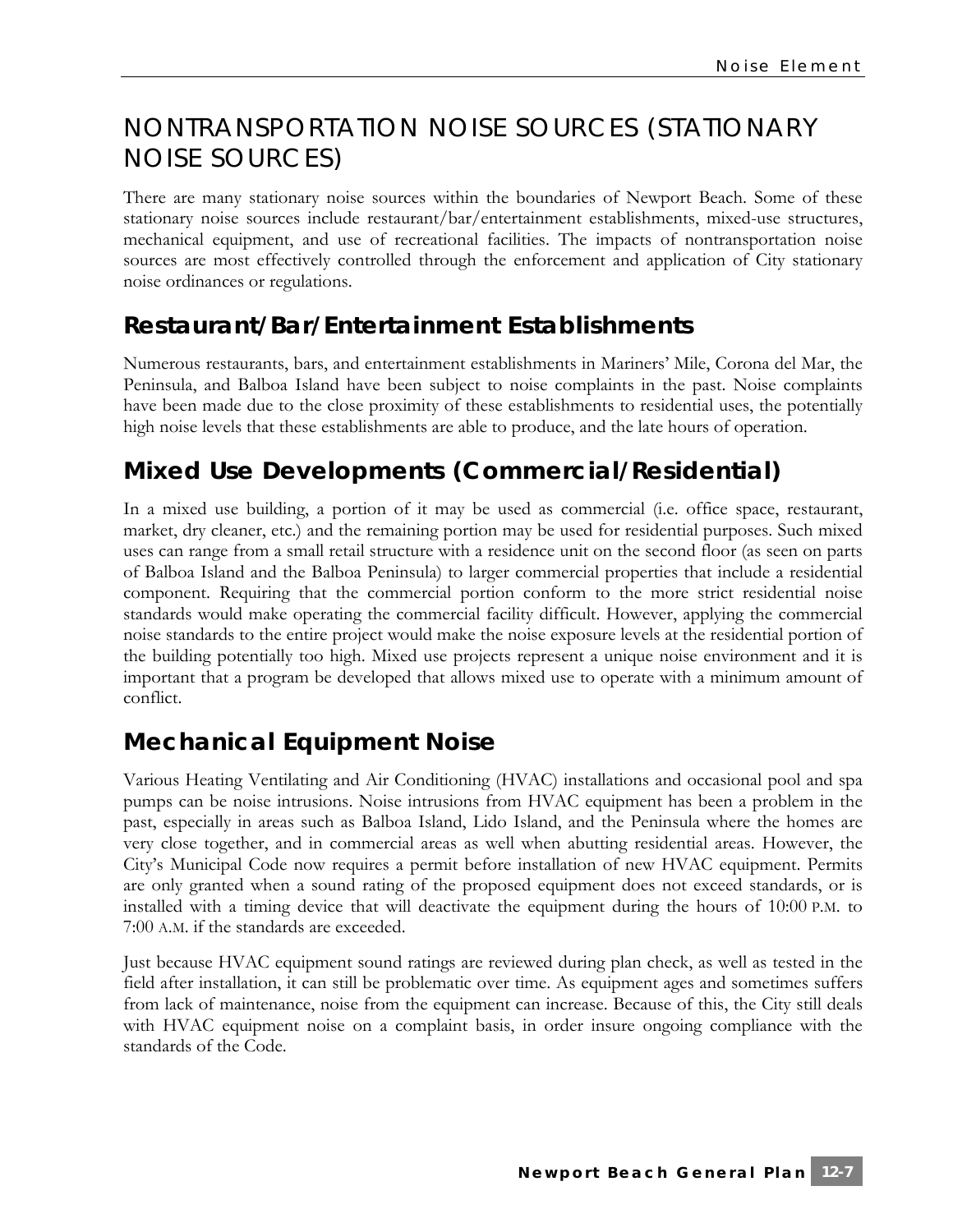## **Recreational Activities**

Another source of stationary noise in Newport Beach is recreational activities such as league and youth sporting games, as well as recreational rowers in Newport Harbor. These activities are sometimes scheduled during early morning hours on the weekends and can be a source of noise intrusion on nearby residences. Types of noise generated include people shouting and whistles/horns blowing. Some sporting events also utilize loudspeakers.

## **Noise Disturbance**

Residential party noise, boat party noise, barking dogs, and landscape maintenance tools are disturbing to residents, but are difficult to attenuate, and difficult to control. Complaints about noise disturbances are typically dealt with through code enforcement.

- **Residential Party Noise—Residential party noise, particularly on Balboa Peninsula and in the** West Newport area has been an ongoing problem. There are many difficulties in trying to control party noise. If a noise limit is established for enforcement using a quantitative measure, the code enforcer would be required to make noise measurements of the intrusive noise. Often, the disturbing levels of noise that were generated by a party are reduced once a code enforcer arrives on the premises to make measurements. Therefore, party noise level measurements may be an impractical means of party noise enforcement since it is often not possible to accurately capture the loud noise levels being generated by the party. Historically, police officers use their judgment for identifying and controlling party noise problems. Additionally, a recently adopted ordinance addressing police services has been effective in curbing party-related noise.
- **Boat Party Noise—Charter boats, generally larger in size and carrying large numbers of paid** passengers, have also been a source of noise. These boats can control on-deck noise by means of eliminating outside loudspeakers. The City recently amended its Municipal Code to provide greater regulations of charter boat operations.
- **Barking Dogs**—Dog barks can be characterized as being impulsive and startling or continuous and sustained. In either event, it can be a major source of noise disturbance. When dogs are outdoors, it is very difficult to attenuate the noise.
- **Landscape Maintenance Tools**—Tools used to maintain landscaping in Newport Beach can also be a source of noise. The most commonly-used tools, which are very difficult to attenuate the noise from, include edgers, blowers, and lawn mowers.

## NOISE-SENSITIVE RECEPTORS

Newport Beach has a number of public and private educational facilities, hospitals, convalescent homes, day cares, and other facilities that are considered noise sensitive. However, the primary noisesensitive use within the City is residential use. The noise exposure of these sensitive uses varies from low, in quiet residential areas, to high, in areas adjacent to the freeway.

## COMMUNITY NOISE CONTOURS

Noise contours for all of the major noise sources in Newport Beach, which include motor vehicles on roadways and freeways, and aircraft at JWA, were developed for existing conditions and future conditions. Existing noise contours were determined from the 2003 traffic levels and existing aircraft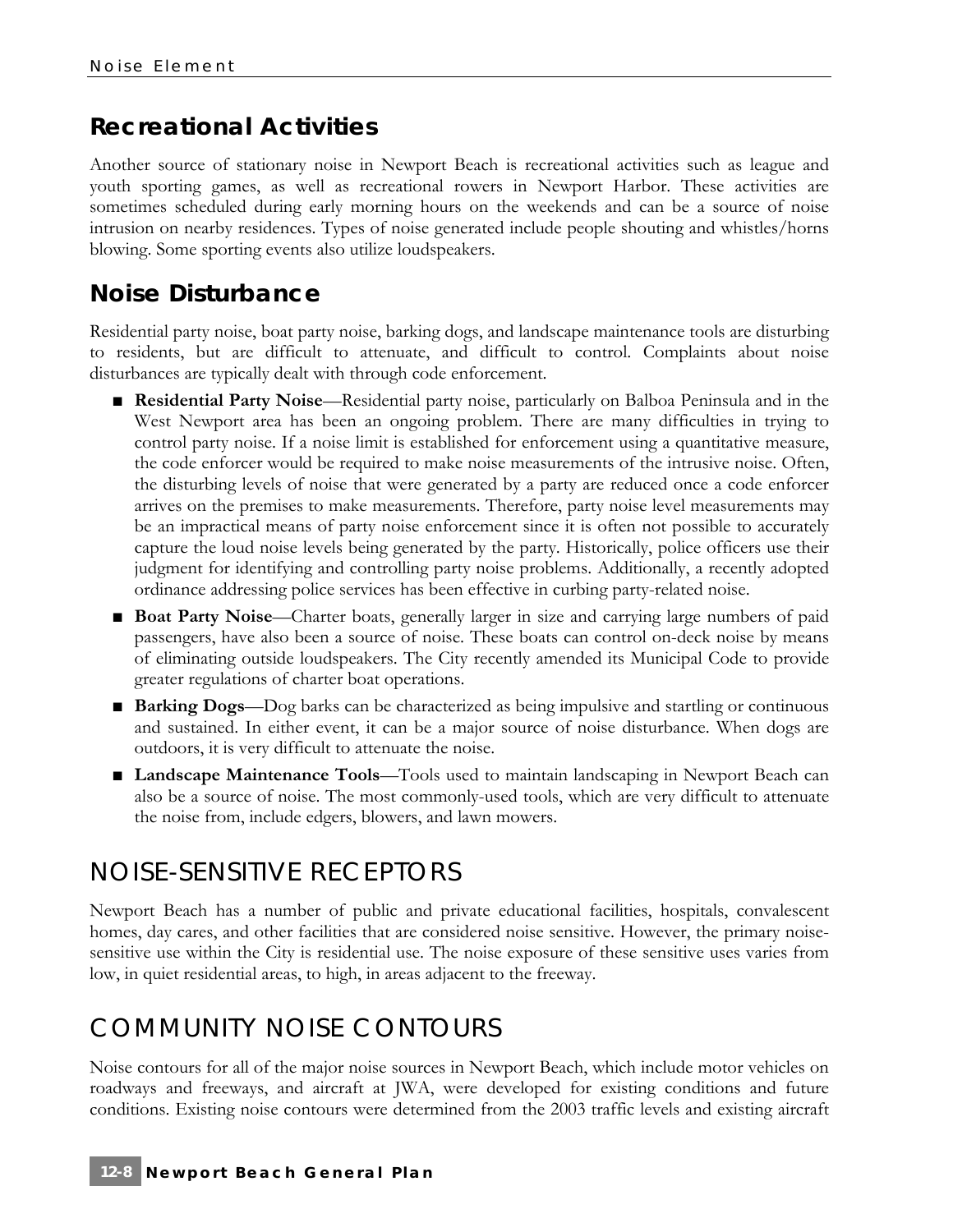levels for these sources, and are expressed in terms of the CNEL. Existing noise contours are shown in Figure N1 through Figure N3.

Future noise conditions for roadways are presented for the 20 year time period ending 2025 and were derived from projected traffic levels for that horizon year. These noise contours are based on complete buildout of the General Plan, and are shown in Figure N4 through Figure N6. These future noise contours will assist in setting policies for establishing new land uses and appropriate mitigation for properties that will continue to be exposed to higher noise levels.

The aircraft noise contours that are used for planning purposes by the County of Orange and Airport Land Use Commission are found in the Airport Environs Land Use Plan (AELUP) and are derived from the 1985 Master Plan for JWA and the accompanying EIR 508. These noise contours are based on fleet mix and flight level assumptions developed in EIR 508, and are shown in Figure N5.

Noise contours represent lines of equal noise exposure, just as the contour lines on a topographic map are lines of equal elevation. The contours shown on the maps are the 60, 65, and 70 dB CNEL noise levels. The noise contours represent the maximum possible traffic noise levels at locations within them (i.e., they do not account for building placement or traffic speeds, nor the attenuating effects of walls, structures, and terrain features that might intervene between the roads and any location of interest) and should be used as a guide for land use planning. The 60 dB CNEL contour defines the Noise Referral Zone. This is the noise level for which noise considerations should be included when making land use policy decisions that effect existing and proposed noise-sensitive developments. The 65 dB CNEL contour describes the area for which new noise sensitive developments will be permitted only if appropriate mitigation measures are included such that the standards contained in this Element are achieved.

The JWA AELUP (last amended in 2002) only allows residential uses and other noise-sensitive uses within a 65 dBA contour if the interior noise standard of 45 dBA CNEL can be maintained with an accompanying dedication of a navigation easement for noise to the airport proprietor applicable to single-family residences. The AELUP also strongly recommends that if any residential uses are allowed within a 60 dBA CNEL contour that sufficient sound attenuating methods are used to maintain a 45 dBA CNEL interior noise level.

## TYPICAL NOISE ATTENUATION METHODS

Noise impacts can typically be abated using four basic methods: (1) reducing the sound level of the noise generator, (2) interrupting the noise path between the source and receiver, (3) increasing the distance between the source and receiver, and (4) insulating the receiver with building materials and construction methods more resistant to noise intrusion.

Quieting certain noise sources may often be successfully achieved through design or the use of mufflers. However, a local government has limited direct control of transportation noise at the source. This control lies with the state and federal agencies that have this responsibility. The most effective method available to the City to mitigate transportation noise and reduce the impact of the noise onto the community is through comprehensive planning that includes noise as planning criteria, the inclusion of noise mitigation in project planning and design, and improved building noise reduction characteristics.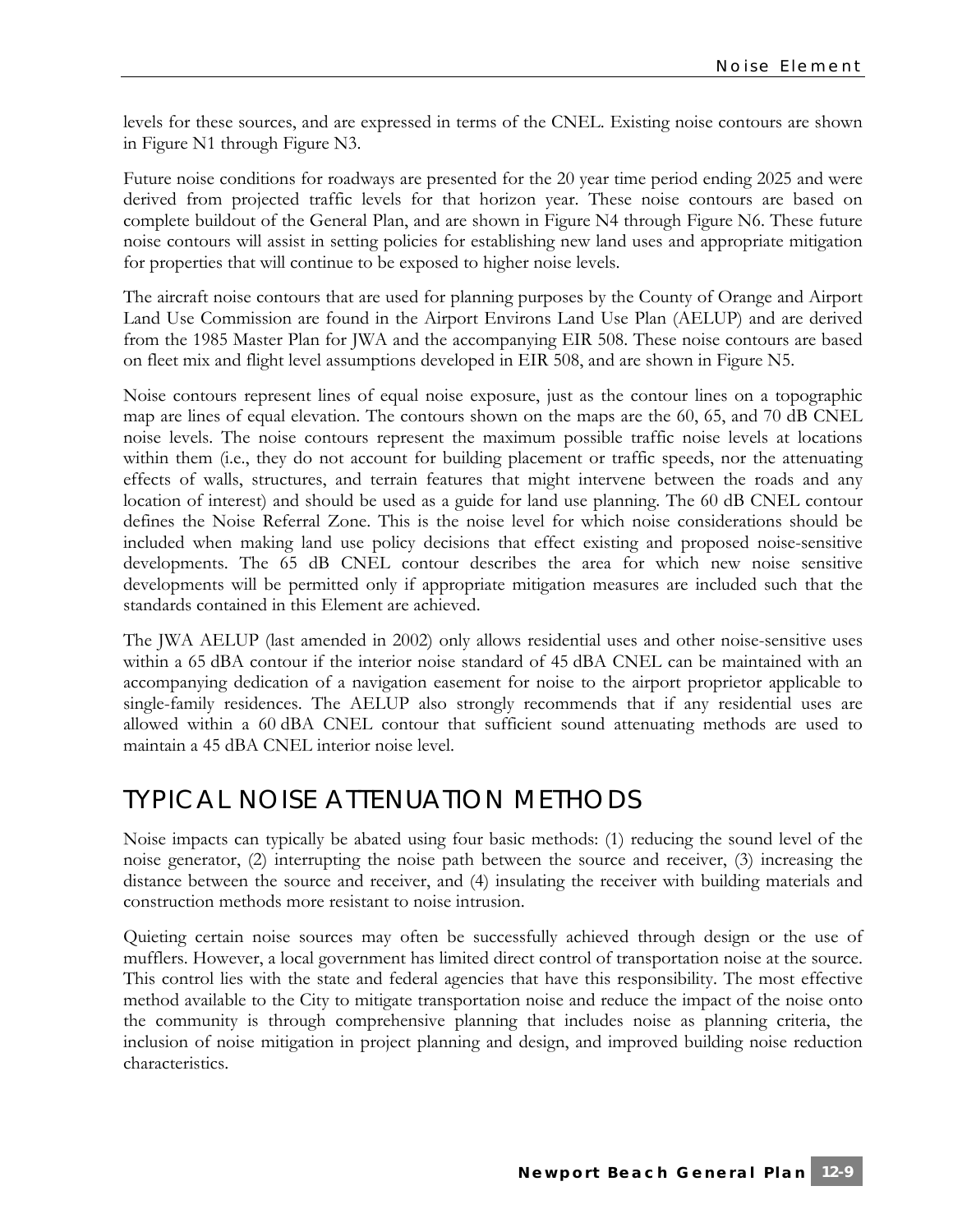Noise may also be minimized by strategically placing a noise barrier (wall, berm, or combination wall/berm), the most common way of alleviating traffic noise impacts. Generally, effective noise shielding requires a continuous, solid barrier with a mass which is large enough to block the line of sight between source and receiver. Variations may be appropriate in individual cases based on distance, nature, and orientation of buildings behind the barrier, and a number of other factors. Garage or other structures may be used to shield dwelling units and outdoor living areas from nonaircraft noise.

The effects of noise may also be minimized by separating or isolating the noise source from the potential receiver. Wide buffers along freeways, for example, may reduce the noise level affecting adjacent noise sensitive land uses. These buffer areas may be developed with less sensitive uses.

Building interior noise levels can also be reduced by protecting the receiver with acoustical structures, enclosures, or construction techniques. Windows and doors are the most important paths for sound to enter a structure. Use of sound insulating doors and double paned windows can provide substantial reductions of interior noise levels. Because these features have little effect in reducing noise when they are left open, installation of air conditioning for adequate ventilation may be required.

Noise exposure criteria should be incorporated into land use planning to reduce future noise and land use incompatibilities. This is achieved by specifying acceptable noise exposure ranges for various land uses throughout the City. These criteria are designed to integrate noise considerations into land use planning to prevent noise/land use conflicts. Table N2 presents criteria used to assess the compatibility of proposed land uses with the noise environment.

The noise/land use compatibility matrix presented in Table N2 presents broad ranges of compatibility and are intended to be flexible enough to apply to a wide range of projects and environments. For example, a project in a large undeveloped area may be evaluated differently than an infill project in a densely developed area of the City. But in no case would it be desirable for any land use to have noise exceeding the highest "normally compatible" noise level shown in the matrix. This matrix is intended to be used as one of the many factors used in the land use planning process. It should be noted that California requires that interior noise levels in multi-family residential uses not exceed 45 LDN (daynight noise level); it is commonly used as an interior standard for all residential uses, but is not required under the California Administrative Code, Title 24, and Part 2.

In addition to the noise/land use compatibility guidelines contained in the General Plan Noise Element, the City of Newport Beach has adopted Community Noise Control policies and standards as part of its Municipal Code in order to limit unnecessary, excessive and annoying noise in the City. These noise standards are displayed in Table N3.

The most effective method to control community noise impacts from non-transportation noise sources is through application of Municipal Code standards. The noise levels established by the Municipal Code assure that noise from mechanical equipment, and other types of non-transportation noise are not excessive in residential and other noise-sensitive areas.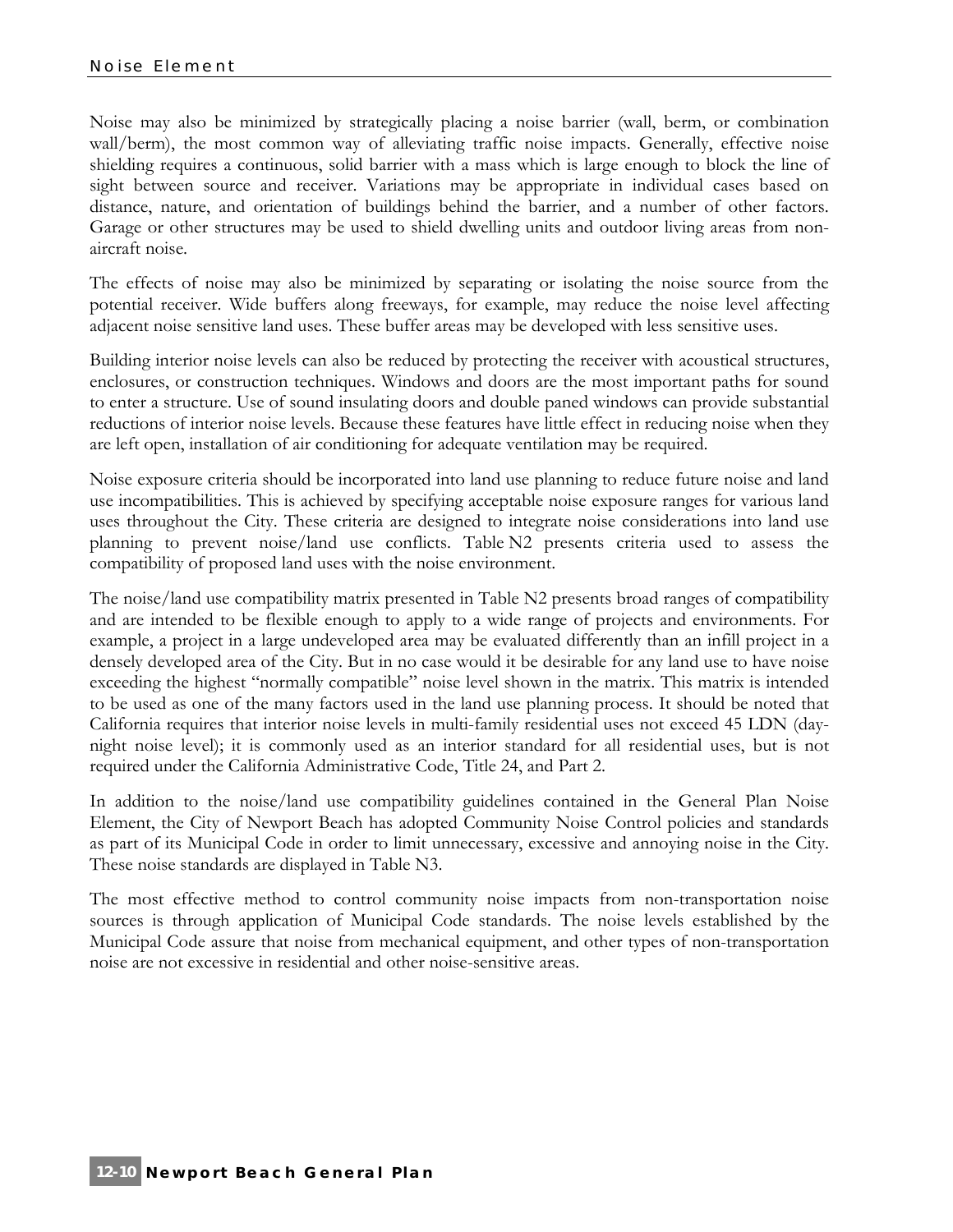#### **Figure N1 Existing Noise Contours (1)**

Pg 1—11x17 color

**Newport Beach General Plan 12-11**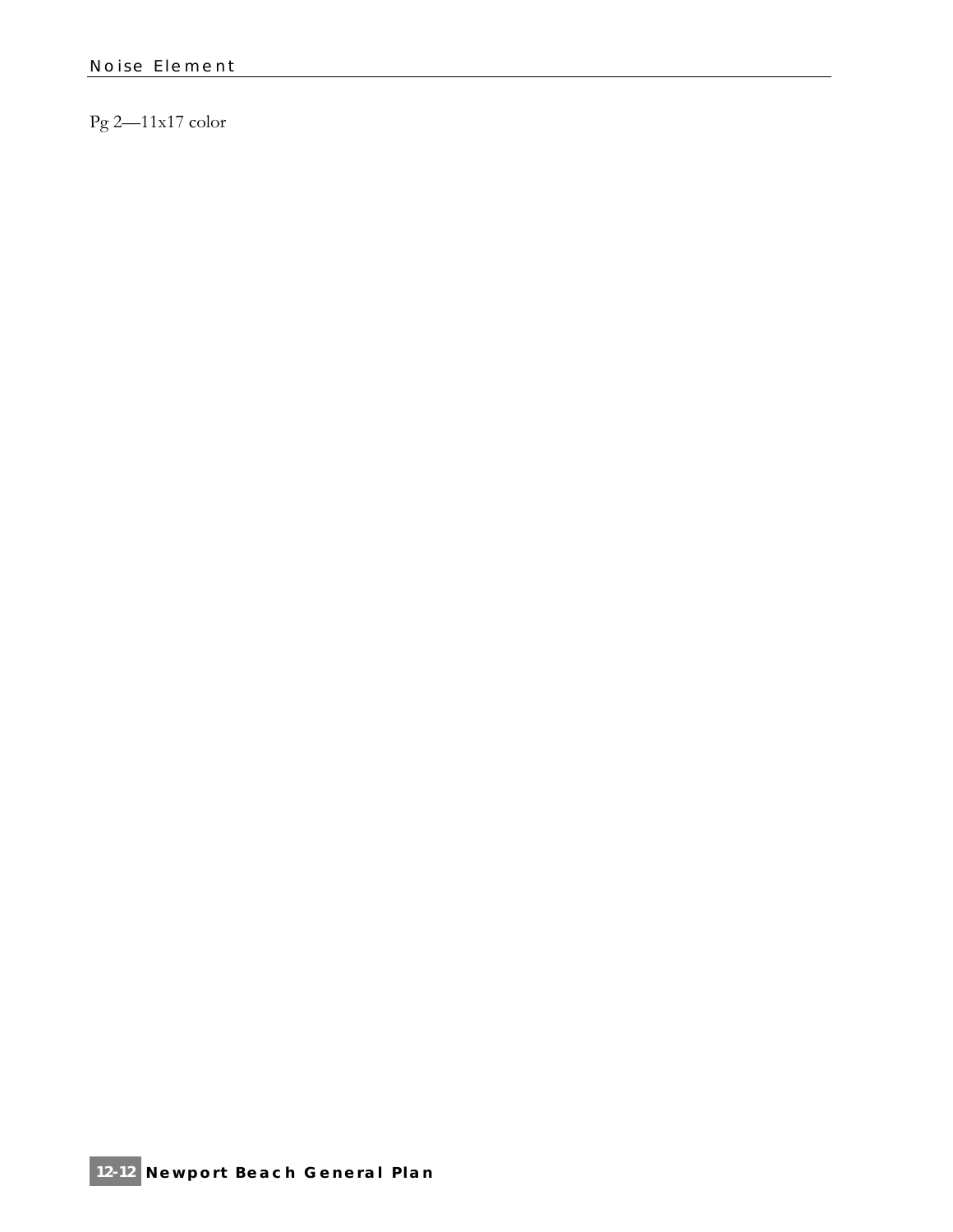#### **Figure N2 Existing Noise Contours (2)**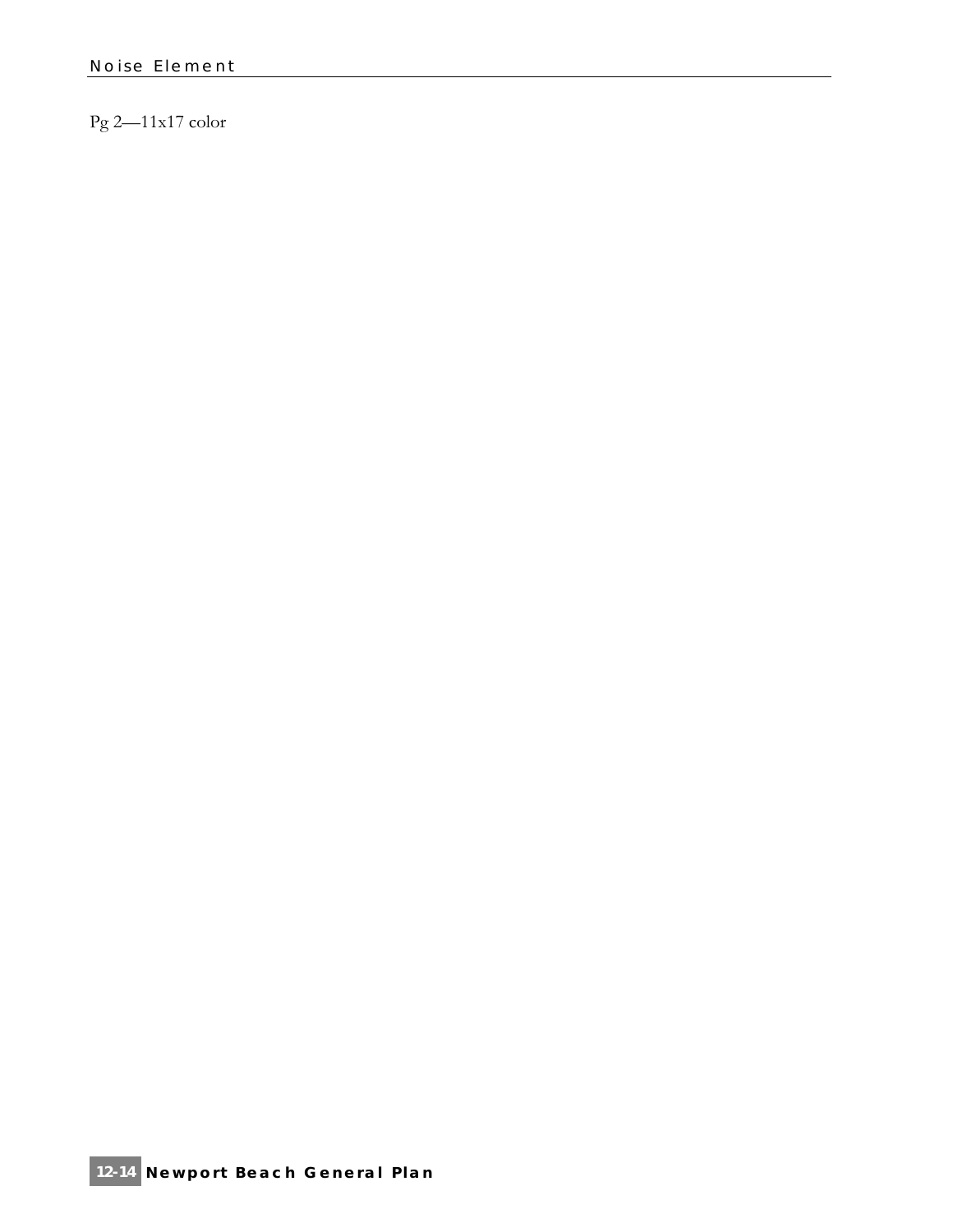#### **Figure N3 Existing Noise Contours (3)**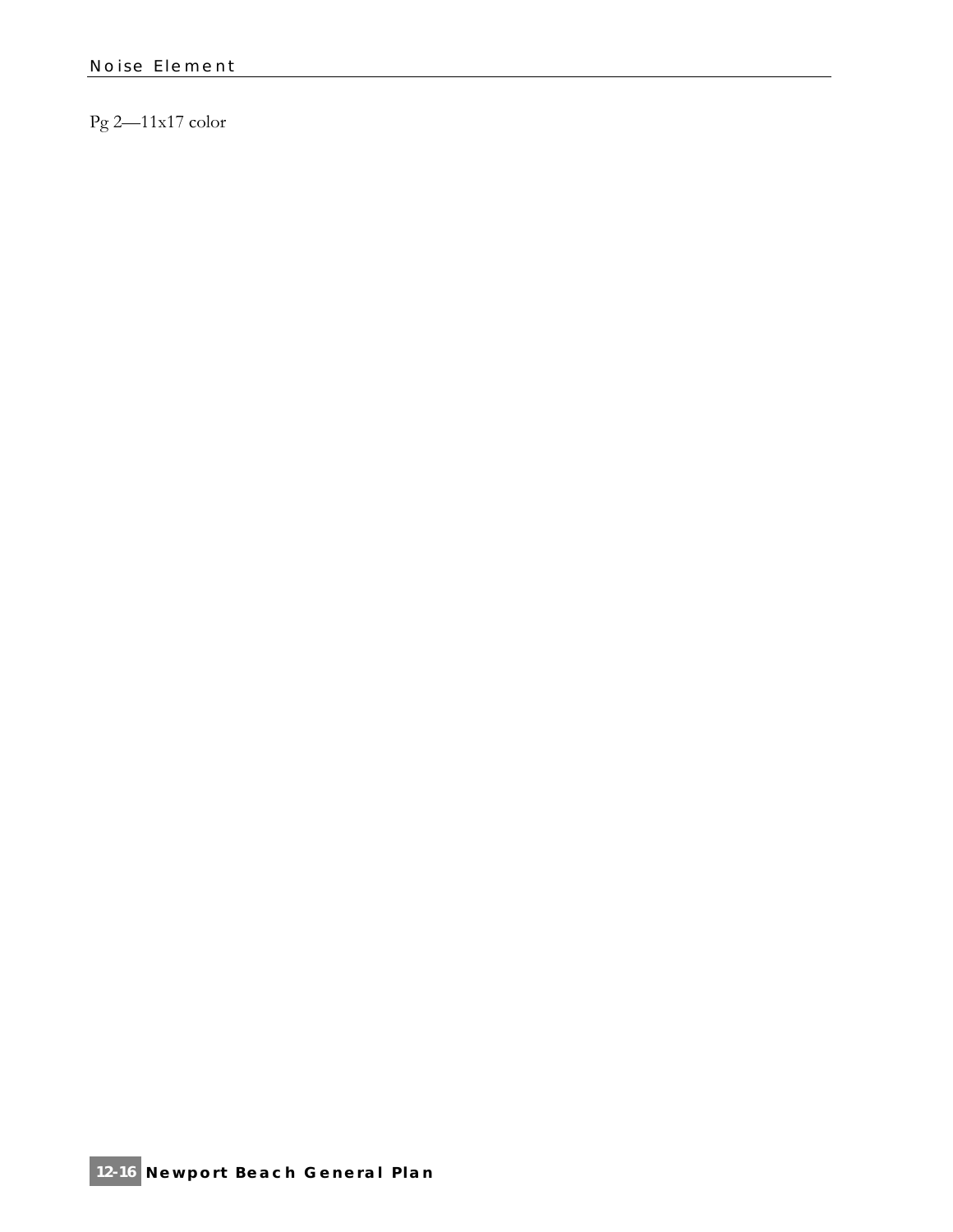#### **Figure N4 Future Noise Contours (1)**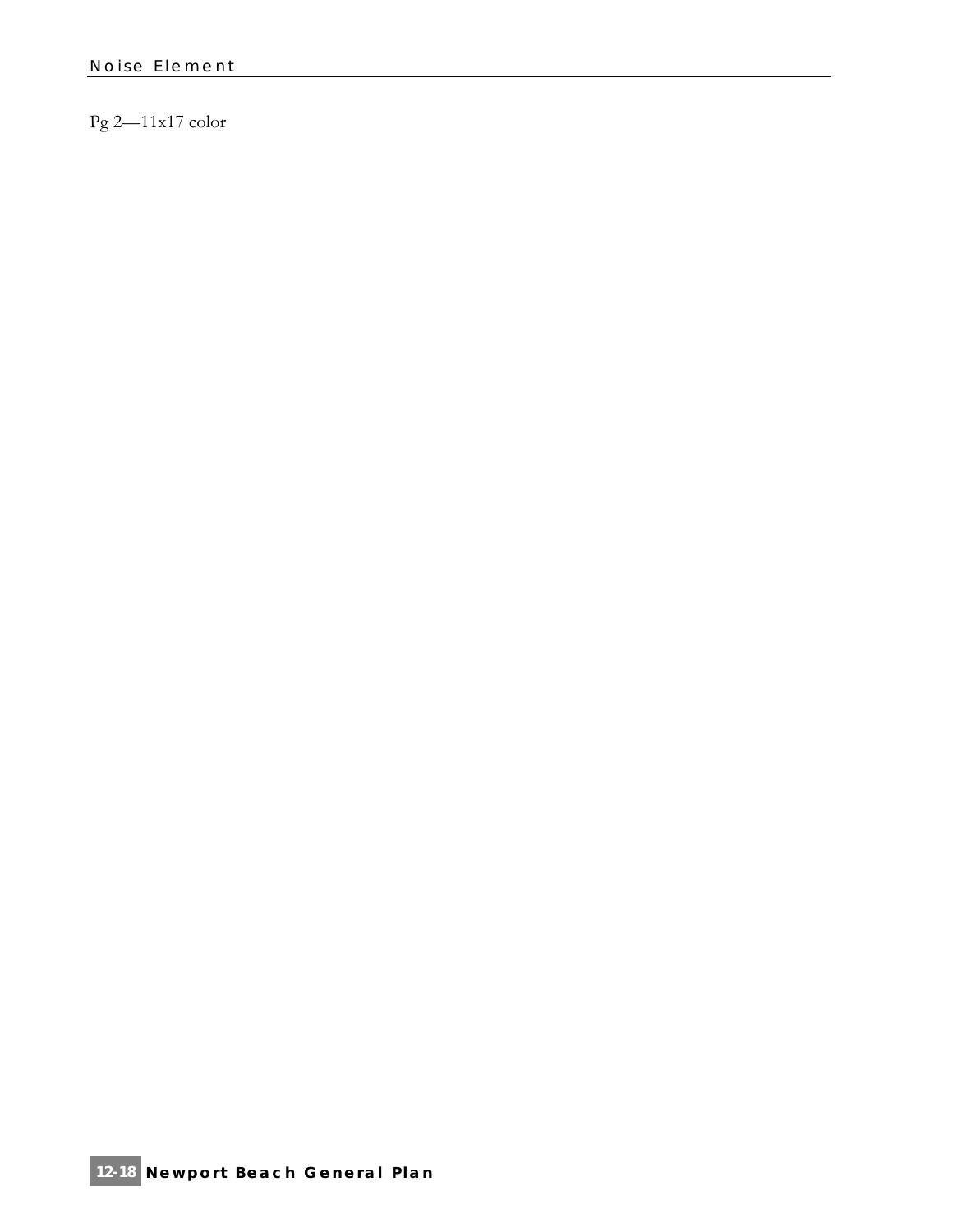#### **Figure N5 Future Noise Contours (2)**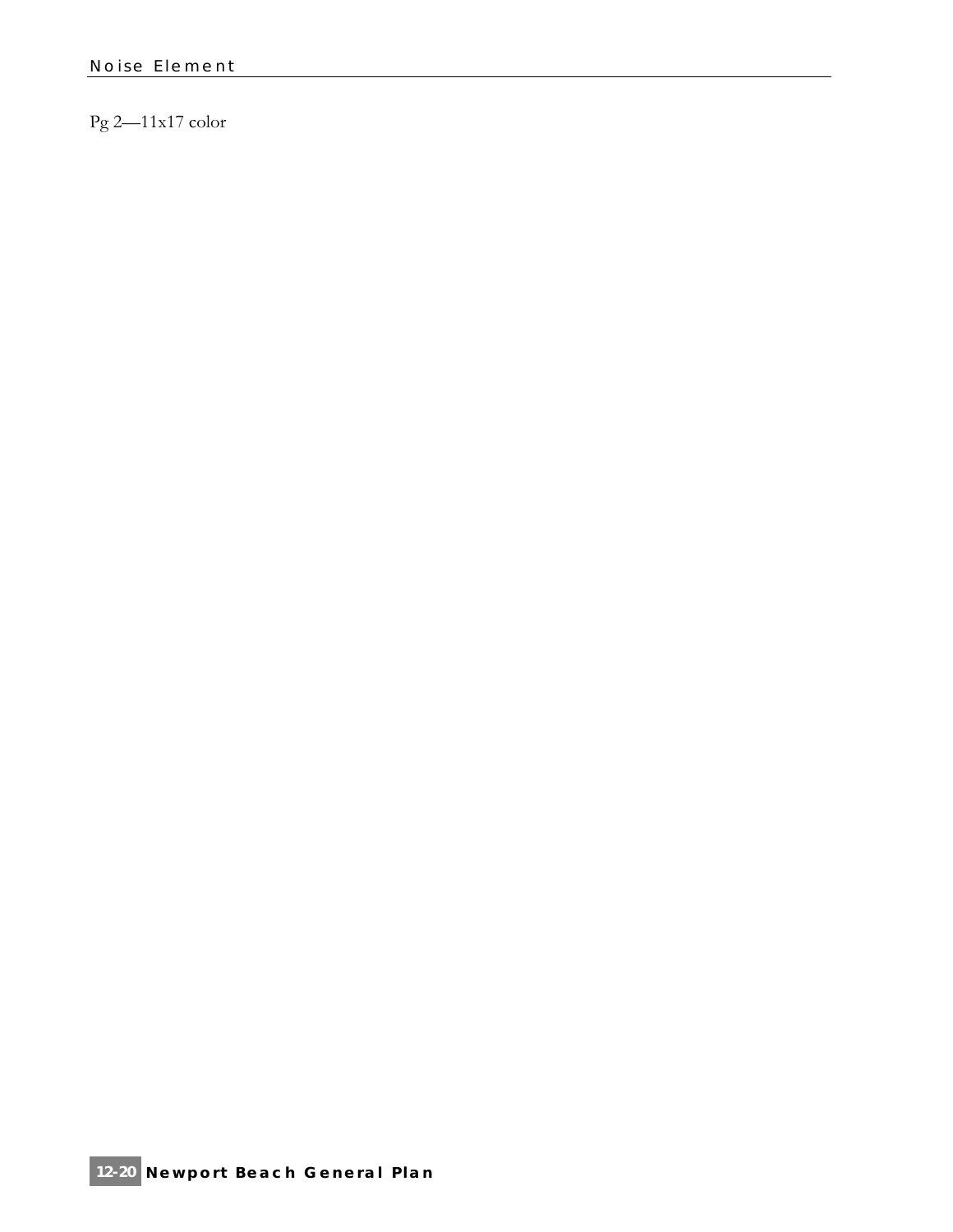#### **Figure N6 Future Noise Contours (3)**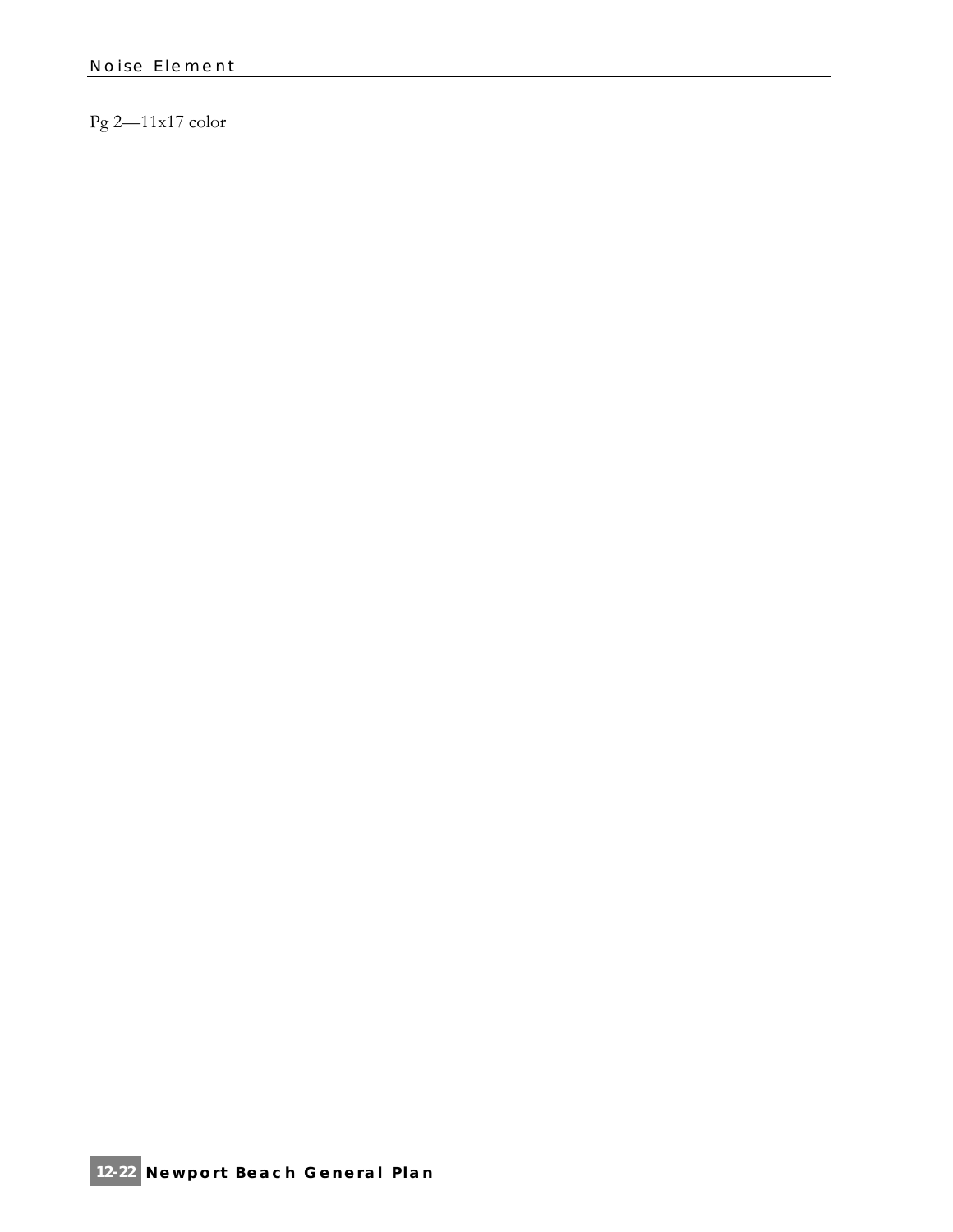| Table N2<br><b>Land Use Noise Compatibility Matrix</b>                       |                                                                                                    |    |           |               |               |               |              |                 |
|------------------------------------------------------------------------------|----------------------------------------------------------------------------------------------------|----|-----------|---------------|---------------|---------------|--------------|-----------------|
| <b>Land Use Categories</b><br><b>Community Noise Equivalent Level (CNEL)</b> |                                                                                                    |    |           |               |               |               |              |                 |
| Categories                                                                   | Uses                                                                                               | 55 | $55 - 60$ | $60 - 65$     | $65 - 70$     | $70 - 75$     | $5 - 80$     | 30 <sub>8</sub> |
| <b>Residential</b>                                                           | Single Family, Two Family, Multiple Family                                                         | Α  | A         | B             | $\mathcal{C}$ | $\mathcal{C}$ | D            | D               |
| <b>Residential</b>                                                           | Mixed Use                                                                                          | А  | Α         | A             | C             | $\mathcal{C}$ | C            | D               |
| <b>Residential</b>                                                           | Mobile Home                                                                                        | Α  | A         | B             | C             | $\mathcal{C}$ | D            | D               |
| Commercial<br>Regional, District                                             | Hotel, Motel, Transient Lodging                                                                    | A  | А         | B             | B             | C             | C            | D               |
| Commercial<br>Regional, Village<br>District, Special                         | Commercial Retail, Bank, Restaurant, Movie Theatre                                                 | A  | A         | A             | A             | B             | <sub>B</sub> | C               |
| <b>Commercial Industrial</b><br>Institutional                                | Office Building, Research and Development,<br>Professional Offices, City Office Building           | Α  | A         | A             | <sub>B</sub>  | B             | C            | D               |
| Commercial<br>Recreational<br>Institutional<br>Civic Center                  | Amphitheatre, Concert Hall Auditorium, Meeting Hall                                                | B  | B         | $\mathcal{C}$ | $\mathcal{C}$ | D             | D            | D               |
| Commercial<br>Recreation                                                     | Children's Amusement Park, Miniature Golf Course,<br>Go-cart Track, Equestrian Center, Sports Club | A  | Α         | A             | <sub>B</sub>  | B             | D            | D               |
| Commercial<br>General, Special<br>Industrial, Institutional                  | Automobile Service Station, Auto Dealership,<br>Manufacturing, Warehousing, Wholesale, Utilities   | Α  | А         | А             | A             | B             | B            | B               |
| <b>Institutional</b>                                                         | Hospital, Church, Library, Schools' Classroom                                                      | Α  | Α         | B             | C             | $\mathsf C$   | D            | D               |
| Open Space                                                                   | Parks                                                                                              | A  | Α         | А             | B             | $\mathcal{C}$ | D            | D               |
| Open Space                                                                   | Golf Course, Cemeteries, Nature Centers Wildlife<br>Reserves, Wildlife Habitat                     | Α  | Α         | A             | A             | B             | С            | C               |
| Agriculture                                                                  | Agriculture                                                                                        | Α  | Α         | А             | Α             | Α             | Α            | Α               |

SOURCE: Newport Beach, 2006

**Zone A**: Clearly Compatible—Specified land use is satisfactory, based upon the assumption that any buildings involved are of normal conventional construction without any special noise insulation requirements.

**Zone B**: Normally Compatible\*\*—New construction or development should be undertaken only after detailed analysis of the noise reduction requirements and are made and needed noise insulation features in the design are determined. Conventional construction, with closed windows and fresh air supply systems or air conditioning, will normally suffice.

Zone C: Normally Incompatible—New construction or development should generally be discouraged. If new construction or development does proceed, a detailed analysis of noise reduction requirements must be made and needed noise insulation features included in the design.

**Zone D**: Clearly Incompatible—New construction or development should generally not be undertaken.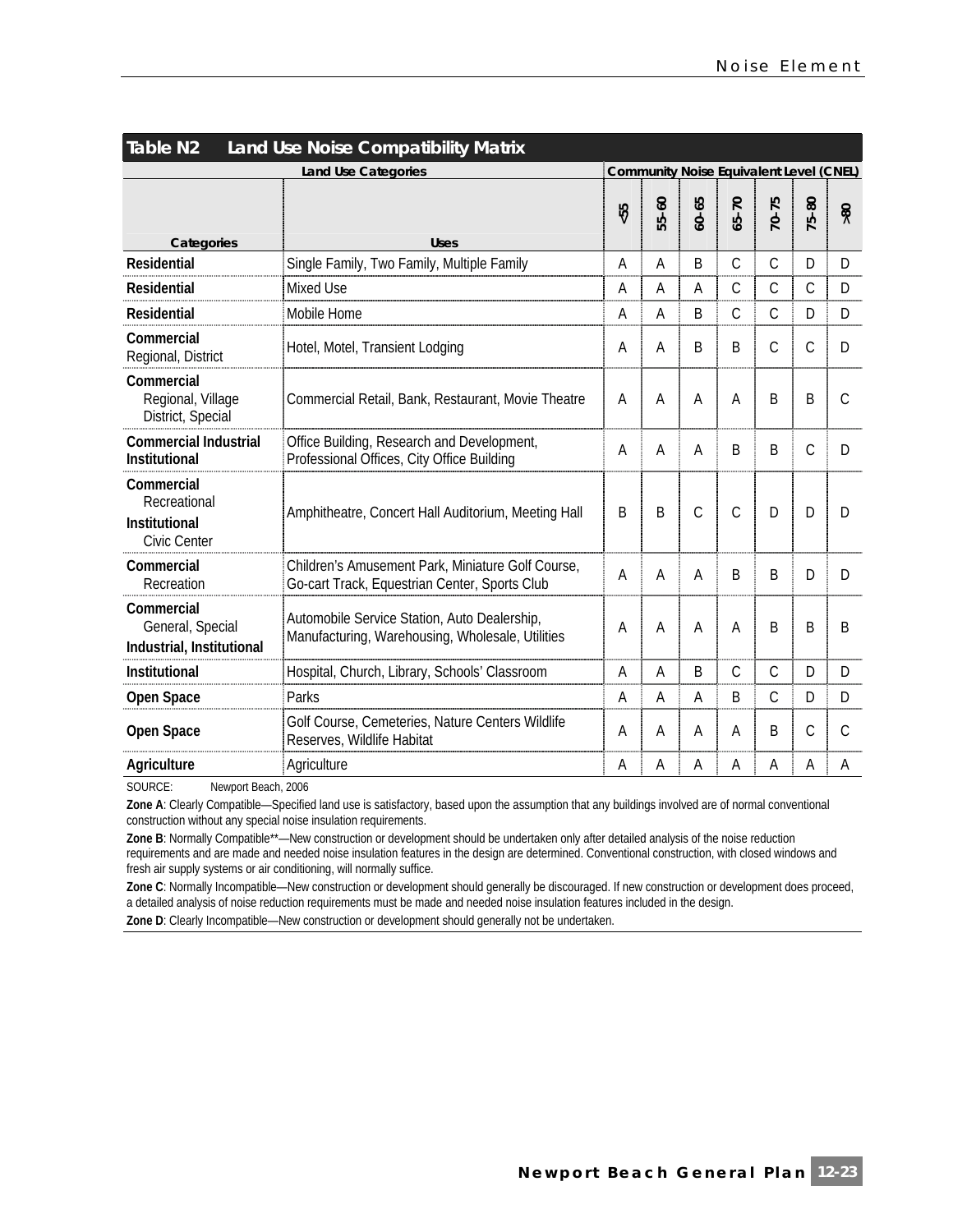| Table N3      | Noise Standards                                                                                  |                                                     |                                      |                                                     |                                      |  |
|---------------|--------------------------------------------------------------------------------------------------|-----------------------------------------------------|--------------------------------------|-----------------------------------------------------|--------------------------------------|--|
|               | <b>Land Use Categories</b>                                                                       |                                                     | Allowable Noise Levels (dBA)         |                                                     |                                      |  |
|               |                                                                                                  | Interior $a,b$                                      |                                      | Exterior <sup>a,b</sup>                             |                                      |  |
| Categories    | Uses                                                                                             | <b>Interior Noise</b><br>Level (Leg)<br>7am to 10pm | <b>Interior Noise</b><br>Level (Leg) | <b>Exterior Noise</b><br>Level (Leg)<br>7am to 10pm | <b>Exterior Noise</b><br>Level (Leg) |  |
|               |                                                                                                  |                                                     | 10 pm to 7 am                        |                                                     | 10 pm to 7 am                        |  |
| Residential   | Single Family, Two Family,<br>Multiple Family (Zone I)                                           | 45                                                  | 40                                   | 55                                                  | 50                                   |  |
|               | Residential Portions of Mixed<br>Use Developments (Zone III)                                     | 45                                                  | 40                                   | 60                                                  | 50                                   |  |
| Commercial    | Commercial (Zone II)                                                                             | N/A                                                 | N/A                                  | 65                                                  | 60                                   |  |
| Industrial    | Industrial or Manufacturing (Zone<br>IV)                                                         | N/A                                                 | N/A                                  | 70                                                  | 70                                   |  |
| Institutional | Schools, Day Care Centers,<br>Churches, Libraries, Museums,<br>Health Care Institutions (Zone I) | 45                                                  | 40                                   | 55                                                  | 50                                   |  |

SOURCE: EIP Associates, 2006

a If the ambient noise level exceeds the resulting standard, the ambient shall be the standard.

**b** It shall be unlawful for any person at any location within the incorporated area of the City to create any noise or to allow the creation of any noise on property owned, leased, occupied or otherwise controlled by such a person which causes the noise level when measured on any other property, to exceed either of the following:

• The noise standard for the applicable zone for any fifteen-minute period;

- A maximum instantaneous noise level equal to the value of the noise standard plus twenty dBA for any period of time (measured using Aweighted slow response).
- In the event the ambient noise level exceeds the noise standard, the noise standard applicable to said category shall be increased to reflect the maximum ambient noise level.
- The noise standard for the residential portions of the residential property falling within one hundred feet of a commercial property, if the intruding noise originates from that commercial property.
- If the measurement location is on a boundary between two different noise zones, the lower noise level standard applicable to the noise zone shall apply.

## **Goals and Policies**

#### **Noise and Land Use Compatibility**

#### **Goal**

#### **N 1**

**Noise Compatibility**—Minimized land use conflicts between various noise sources and other human activities.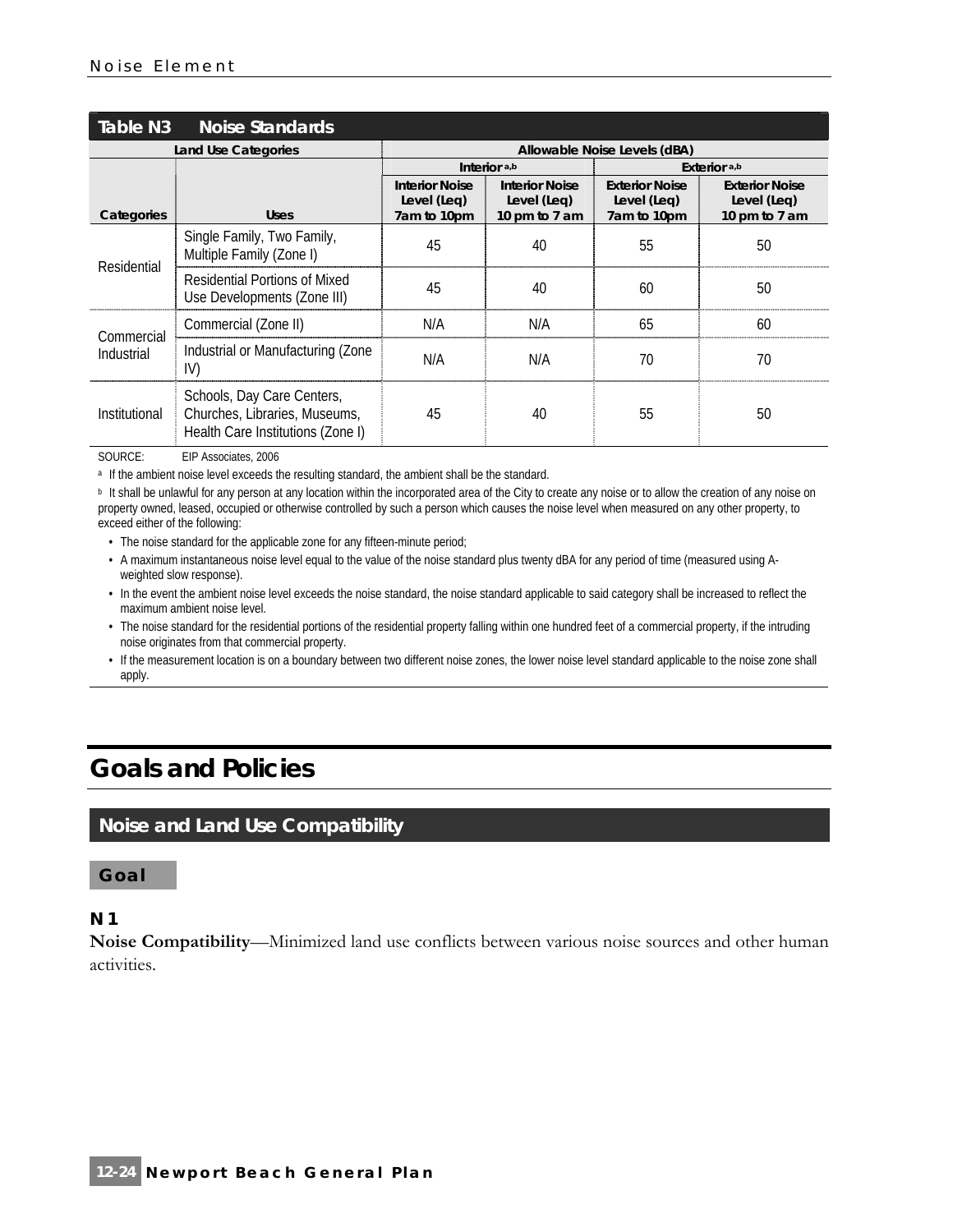#### **Policies**

#### **N 1.1 Noise Compatibility of New Development**

Require that all proposed projects are compatible with the noise environment through use of Table N2, and enforce the interior and exterior noise standards shown in Table N3. *(Imp 2.1)*

#### **N 1.2 Noise Exposure Verification for New Development**

Applicants for proposed projects that require environmental review and are, located in areas projected to be exposed to a CNEL of 60 dBA and higher, as shown on Figure N4, Figure N5, and Figure N6 may conduct a field survey, noise measurements or other modeling in a manner acceptable to the City to provide evidence that the depicted noise contours do not adequately account for local noise exposure circumstances due to such factors as, topography, variation in traffic speeds, and other applicable conditions. These findings shall be used to determine the level of exterior or interior, noise attenuation needed to attain an acceptable noise exposure level and the feasibility of such mitigation when other planning considerations are taken into account. *(Imp 2.1)*

#### **N 1.3 Remodeling and Additions of Structures**

Require that all remodeling and additions of structures comply with the noise standards shown in Table N3. *(Imp 7.1)*

#### **N 1.4 New Developments in Urban Areas**

Require that applicants of residential portions of mixed-use projects and high density residential developments in urban areas (such as the Airport Area and Newport Center) demonstrate that the design of the structure will adequately isolate noise between adjacent uses and units (common floor/ceilings) in accordance with the California Building Code. *(Imp 7.1)*

#### **N 1.5 Infill Projects**

Allow a higher exterior noise level standard for infill projects in existing residential areas adjacent to major arterials if it can be shown that there are no feasible mechanisms to meet the exterior noise levels. The interior standard of 45 dBA CNEL shall be enforced for any new residential project. *(Imp 2.1, 7.1)*

#### **N 1.6 Mixed-Use Developments**

Encourage new mixed-use developments to site loading areas, parking lots, driveways, trash enclosures, mechanical equipment, and other noise sources away from the residential portion of the development. *(Imp 7.1, 8.1)*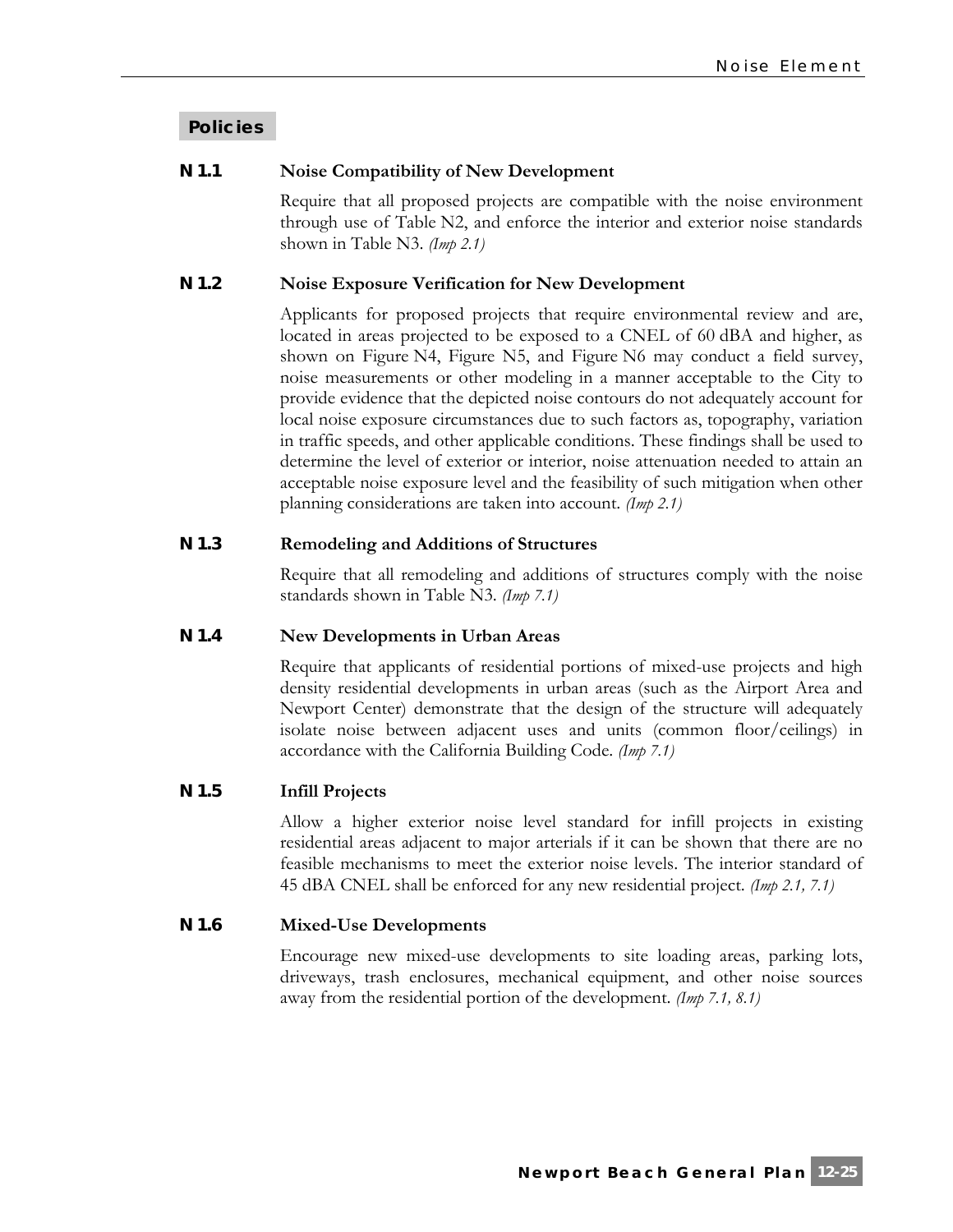#### **N 1.7 Commercial/Entertainment Uses**

Limit hours and/or require attenuation of commercial/entertainment operations adjacent to residential and other noise sensitive uses in order to minimize excessive noise to these receptors. *(Imp 2.1, 8.1, 8.2)*

#### **N 1.8 Significant Noise Impacts**

Require the employment of noise mitigation measures for existing sensitive uses when a significant noise impact is identified. A significant noise impact occurs when there is an increase in the ambient CNEL produced by new development impacting existing sensitive uses. The CNEL increase is shown in the table below. *(Imp 2.1, 7.1)*

| CNEL (dBA) | dBA increase                           |
|------------|----------------------------------------|
|            |                                        |
|            |                                        |
|            |                                        |
|            |                                        |
| Over 75    | Any increase is considered significant |

#### **Transportation-Related Noise**

#### **Goal**

#### **N 2**

Minimized motor vehicle traffic and boat noise impacts on sensitive noise receptors

#### **Policies**

#### **N 2.1 New Development**

Require that proposed noise-sensitive uses in areas of 60 dBA and greater, as determined the analyses stipulated by Policy N1.1, demonstrate that they meet interior and exterior noise levels. *(Imp 2.1)*

#### **N 2.2 Design of Sensitive Land Uses**

Require the use of walls, berms, interior noise insulation, double paned windows, or other noise mitigation measures, as appropriate, in the design of new residential or other new noise sensitive land uses that are adjacent to major roads. Application of the Noise Standards in Table N3 shall govern this requirement. *(Imp 7.1)*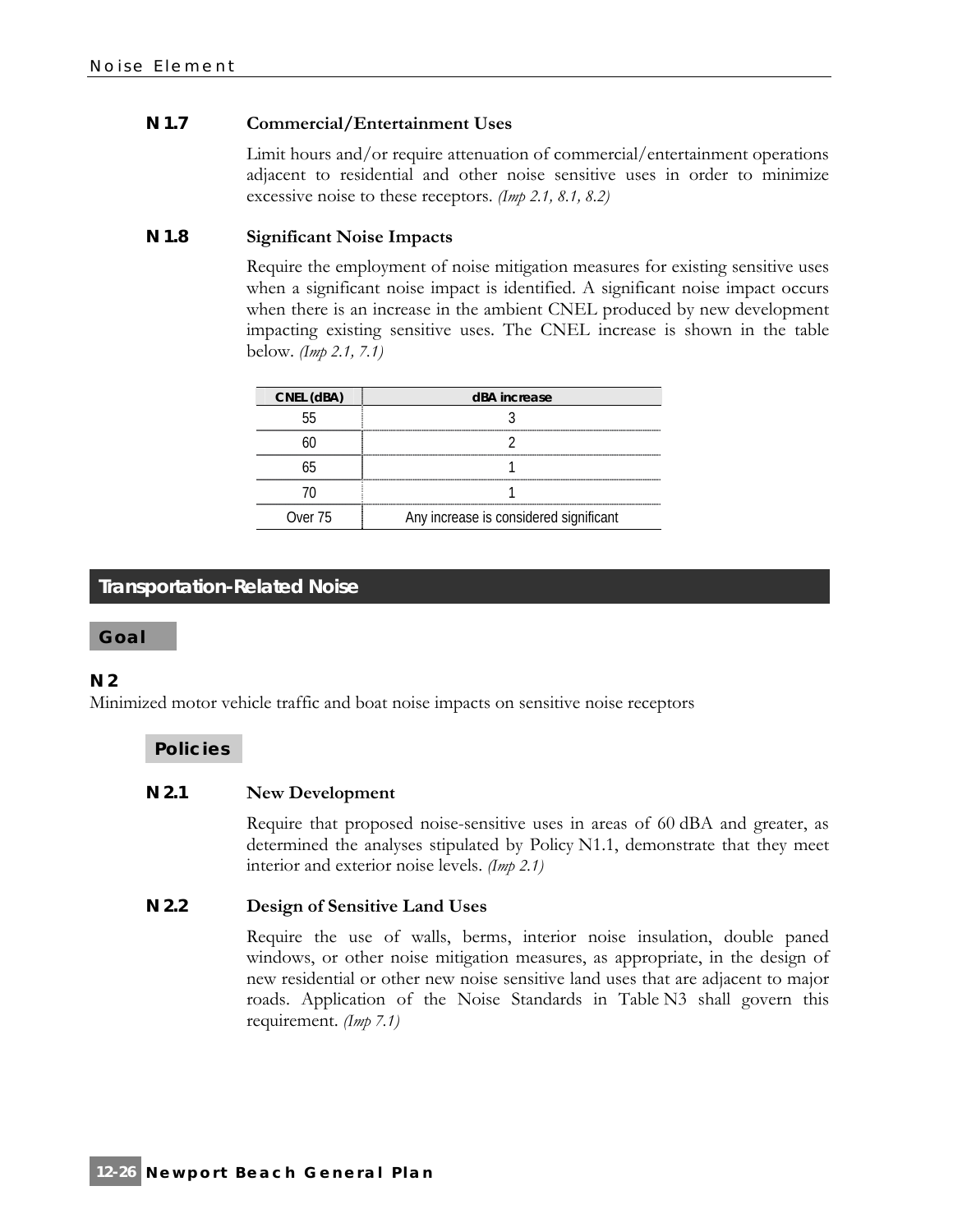#### **N 2.3 Limiting Hours of Truck Deliveries**

Limit the hours of truck deliveries to commercial uses abutting residential uses and other noise sensitive land uses to minimize excessive noise unless there is no feasible alternative. Any exemption shall require compliance with nighttime (10:00 P.M. to 7:00 A.M.) noise standards. *(Imp 2.1, 8.1)*

#### **N 2.4 Interagency Coordination to Enforce Standards**

Encourage the enforcement of State Motor Vehicle noise standards for cars, trucks, and motorcycles through coordination with the California Highway Patrol and Newport Beach Police Department. *(Imp 14.16, 14.17)*

#### **N 2.5 Boating Activities**

Enforce compliance of all boating activities with the noise standards defined in the Municipal Code. *(Imp 26.1)*

#### **N 2.6 Barrier Construction Funding**

Establish a program to secure funding for the construction of noise barriers to protect private outdoor yard areas along arterial roadways where existing homes are exposed to noise levels above the City noise standards and develop a priority program for the construction of such barriers. A potential source of such funding may be a fee for new projects, which generate new traffic within the City, as well as road improvement funds where road improvements are made. The amount of these fees should be proportional to the amount of the new traffic that is caused by the new project. It should be recognized that noise barriers will not always be feasible mitigation to roadway noise. Noise barriers are most feasible for single-family homes where the rear yards are adjacent to the roadway. The feasibility of other situations should be evaluated on a case-bycase basis. *(Imp 30.2)*

#### **Goal**

#### **N 3**

Protection of Newport Beach residents from the adverse noise impacts of commercial air carrier operations at John Wayne Airport as provided in the City Council Airport Policy.

#### **Policy**

#### **N 3.1 New Development**

Ensure new development is compatible with the noise environment by using airport noise contours no larger than those contained in the 1985 JWA Master Plan, as guides to future planning and development decisions. *(Imp 2.1, 3.1, 4.1)*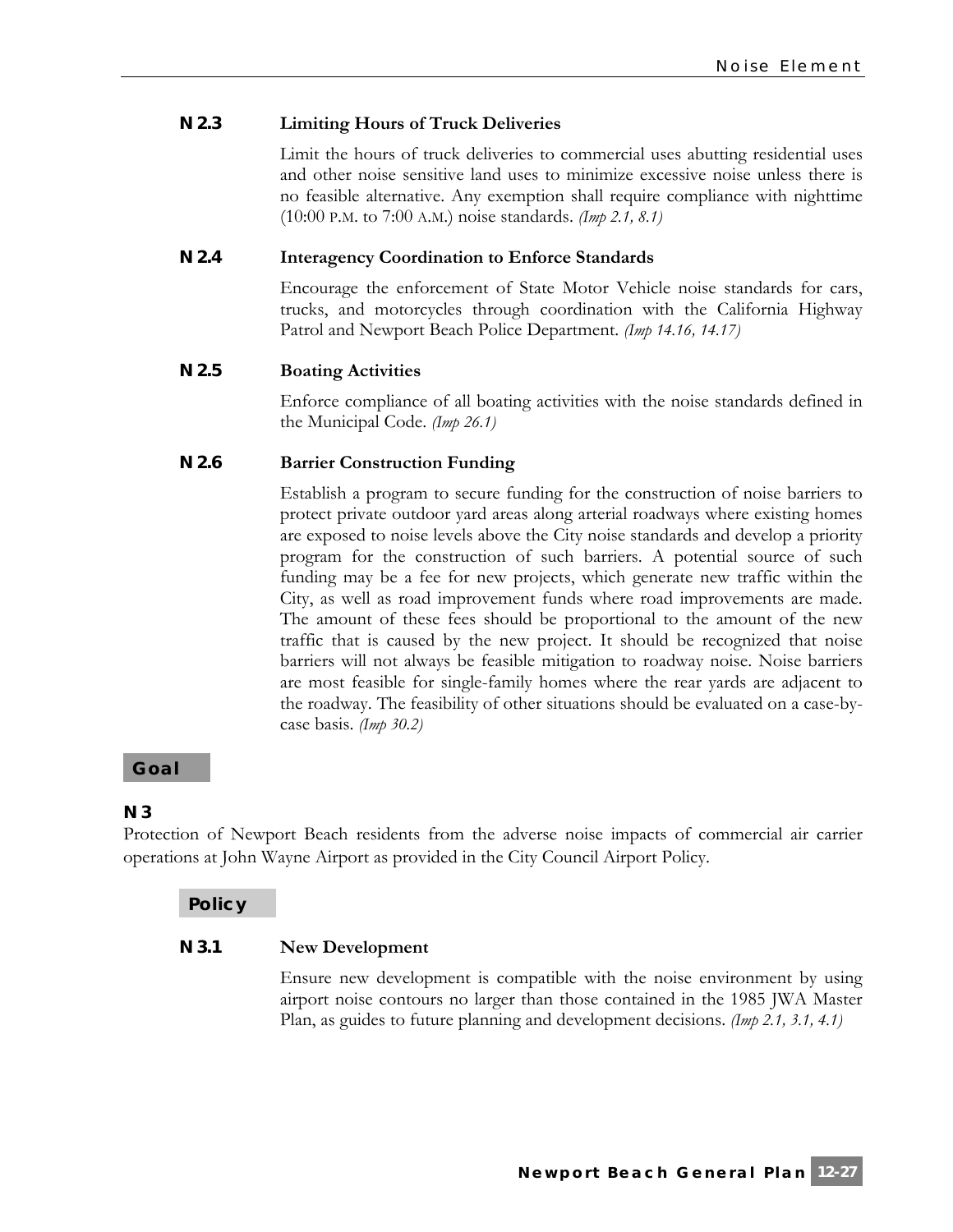#### **N 3.2 Residential Development**

Require that residential development in the Airport Area be located outside of the 65 dBA CNEL noise contour no larger than shown in the 1985 JWA Master Plan and require residential developers to notify prospective purchasers or tenants of aircraft overflight and noise. *(Imp 2.1, 3.1, 4.1)*

#### **N 3.3 Avigation Easement**

Consider requiring the dedication of avigation easements in favor of the County of Orange when noise sensitive uses are proposed in the JWA planning area, as established in the JWA Airport Environs Land Use Plan (AELUP). *(Imp 2.1, 3.1, 4.1)*

#### **N 3.4 Existing Noise Restrictions**

Take any action necessary to oppose any attempt to modify the existing noise restrictions, including the existing curfew and the General Aviation Noise Ordinance. *(Imp 9.1)*

#### **N 3.5 Additional Facilities at John Wayne Airport**

Take any action necessary to oppose any attempt to construct a second air carrier runway including the acquisition of land necessary to provide required separation of the existing air carrier runway and any proposed facility. *(Imp 9.1)*

#### **N 3.6 Existing Level of General Aviation Operations**

Support any plan or proposal that maintains, and oppose any plan or project that proposes any significant changes to the existing level of general aviation operations and general aviation support facilities. *(Imp 9.1)*

#### **N 3.7 Remote Monitoring Systems**

Support preservation or enhancement of the existing remote monitoring systems (RMS) and the public reporting of the information derived from the RMS. *(Imp 9.1)*

#### **N 3.8 Meeting Air Transportation Demand**

Support means of satisfying some of Orange County's air transportation demand at airports other than John Wayne Airport or through alternative means of transportation. *(Imp 14.3)*

#### **N 3.9 John Wayne Airport Amended Settlement Agreement**

Take all steps necessary to preserve and protect the validity of the John Wayne Airport Amended Settlement Agreement, including the following:

■ Oppose, or seek protection from any federal legislative or regulatory action that would or could affect or impair the County's ability to operate John Wayne Airport consistent with the provisions of the John Wayne Airport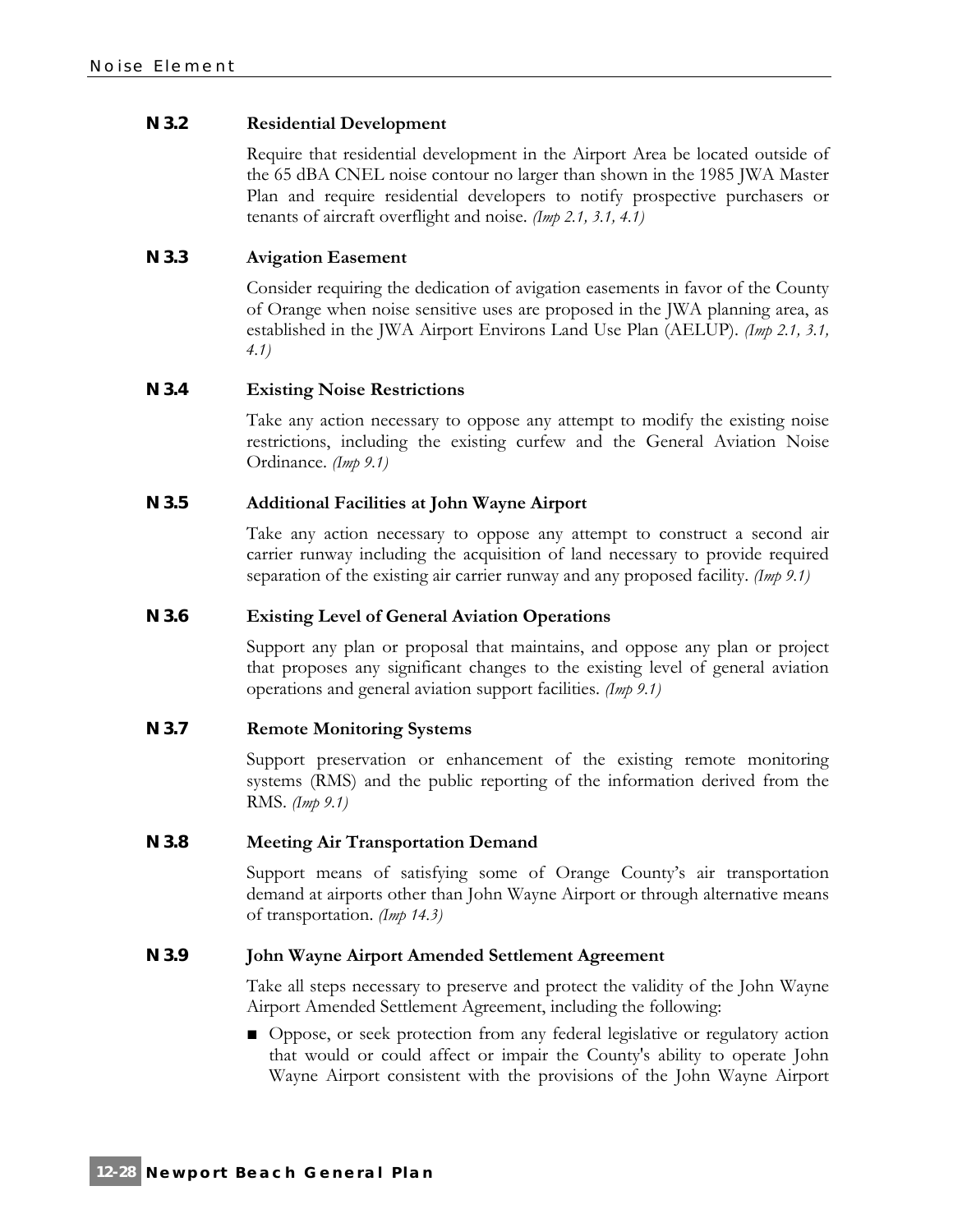Amended Settlement Agreement or the City's ability to enforce the Amended Settlement Agreement.

- Approving amendments of the John Wayne Airport Settlement Agreement to ensure continued validity provided amendments are consistent with the City Council Airport Policy, do not materially impair the quality of life, and are in the long-term best interests of Newport Beach residents.
- Continuing to monitor possible amendment of the *Airport Noise and Capacity Act of 1990* as well as various FAA Regulations and Advisory Circulars that relate to aircraft departure procedures. *(Imp 14.3)*

#### **N 3.10 Community and Public Agency Support**

Take steps necessary to secure broad-based support for all aspects of the City Council Airport Policy. *(Imp 14.3, 29.1)*

#### **Nontransportation-Related Noise**

#### **Goal**

#### **N 4**

**Minimization of Nontransportation-Related Noise**—Minimized nontransportation-related noise impacts on sensitive noise receptors.

**Policy** 

#### **N 4.1 Stationary Noise Sources**

Enforce interior and exterior noise standards outlined in Table N3, and in the City's Municipal Code to ensure that sensitive noise receptors are not exposed to excessive noise levels from stationary noise sources, such as heating, ventilation, and air conditioning equipment. *(Imp 7.1)*

#### **N 4.2 New Uses**

Require that new uses such as restaurants, bars, entertainment, parking facilities, and other commercial uses where large numbers of people may be present adjacent to sensitive noise receptors obtain a use permit that is based on compliance with the noise standards in Table N3 and the City's Municipal Code. *(Imp 2.1)*

#### **N 4.3 New Commercial Developments**

Require that new commercial developments abutting residentially designated properties be designed to minimize noise impacts generated by loading areas, parking lots, trash enclosures, mechanical equipment, and any other noise generating features specific to the development to the extent feasible. *(Imp 2.1)*